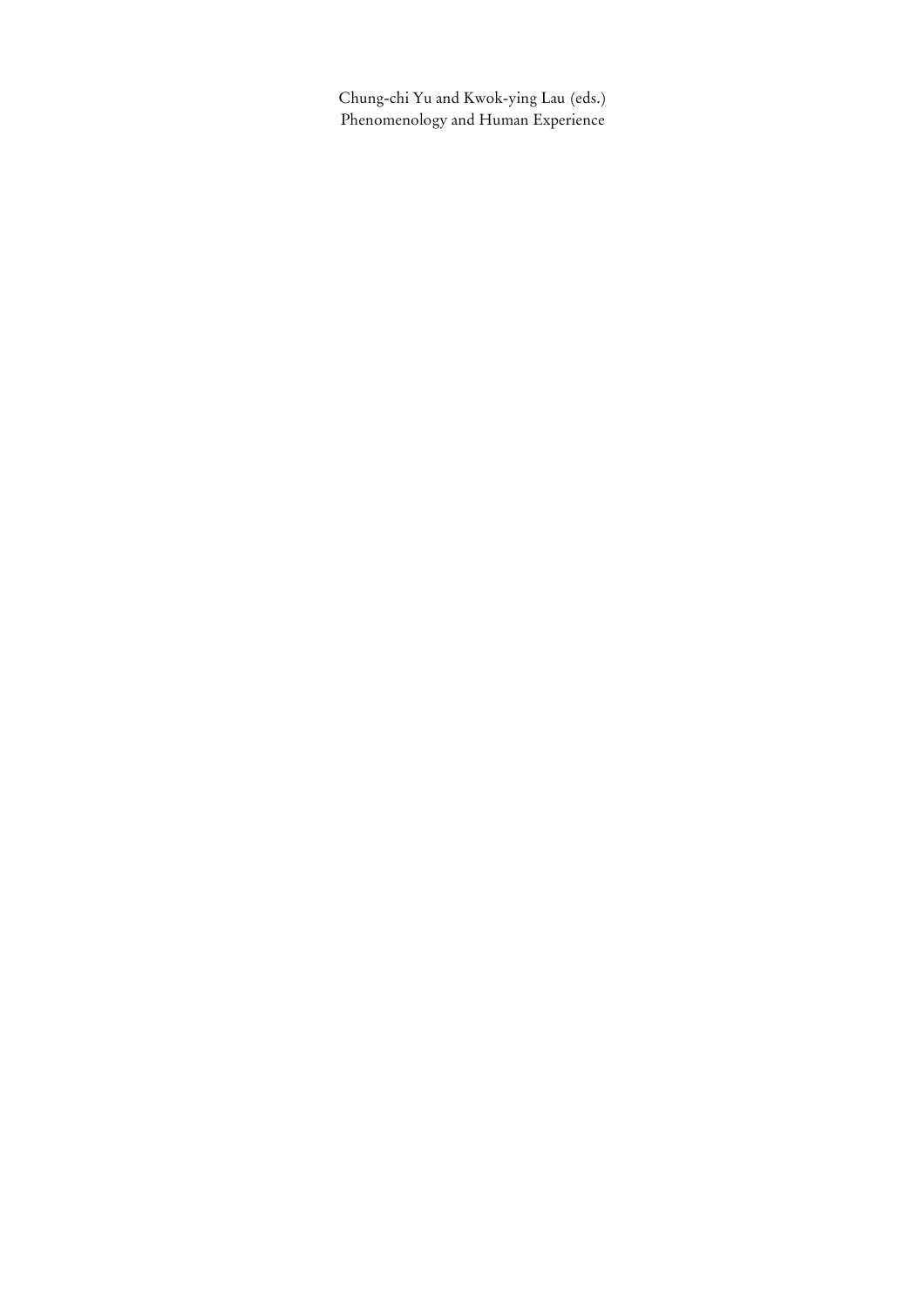## Edited by

### Hans Rainer Sepp

#### Editorial Board

Suzi Adams · Adelaide │ Babette Babich · New York │ Kimberly Baltzer-Jaray · Waterloo, Ontario │ Damir Barbarić · Zagreb │ Marcus Brainard · London │ Martin Cajthaml · Olomouc │ Mauro Carbone · Lyon │ Chan Fai Cheung · Hong Kong │ Cristian Ciocan · Bucureşti │ Ion Copoeru · Cluj-Napoca │ Renato Cristin · Trieste │ Riccardo Dottori · Roma │ Eddo Evink · Groningen │ Matthias Flatscher · Wien │ Dimitri Ginev · Sofia │ Jean-Christophe Goddard · Toulouse │ Andrzej Gniazdowski · Warszawa │ Ludger Hagedorn · Wien │ Terri J. Hennings · Freiburg │ Seongha Hong · Jeollabukdo │ Edmundo Johnson · Santiago de Chile │ René Kaufmann · Dresden │ Vakhtang Kebuladze · Kyjiw │ Dean Komel · Ljubljana │ Pavlos Kontos · Patras │ Kwok-ying Lau · Hong Kong │ Mette Lebech · Maynooth │ Nam-In Lee · Seoul │ Monika Małek · Wrocław │ Balázs Mezei · Budapest │ Viktor Molchanov · Moskwa │ Liangkang Ni · Guanghzou │ Cathrin Nielsen · Frankfurt am Main │ Ashraf Noor · Jerusalem │ Karel Novotný · Praha │ Luis Román Rabanaque · Buenos Aires │ Gian Maria Raimondi · Pisa │ Rosemary Rizo-Patrón de Lerner · Lima │ Kiyoshi Sakai · Tokyo │ Javier San Martín · Madrid │ Alexander Schnell · Paris │ Marcia Schuback · Stockholm │ Agustín Serrano de Haro · Madrid │ Tatiana Shchyttsova · Vilnius │ Olga Shparaga · Minsk │ Michael Staudigl · Wien │ Georg Stenger · Wien │ Silvia Stoller · Wien │ Ananta Sukla · Cuttack │ Toru Tani · Kyoto │ Detlef Thiel · Wiesbaden │ Lubica Ucnik · Perth │ Pol Vandevelde · Milwaukee │ Chung-chi Yu · Kaohsiung │ Antonio Zirion · México City – Morelia.

The *libri nigri* series will be edited at the Central-European Institute of Philosophy, Prague. www.sif-praha.cz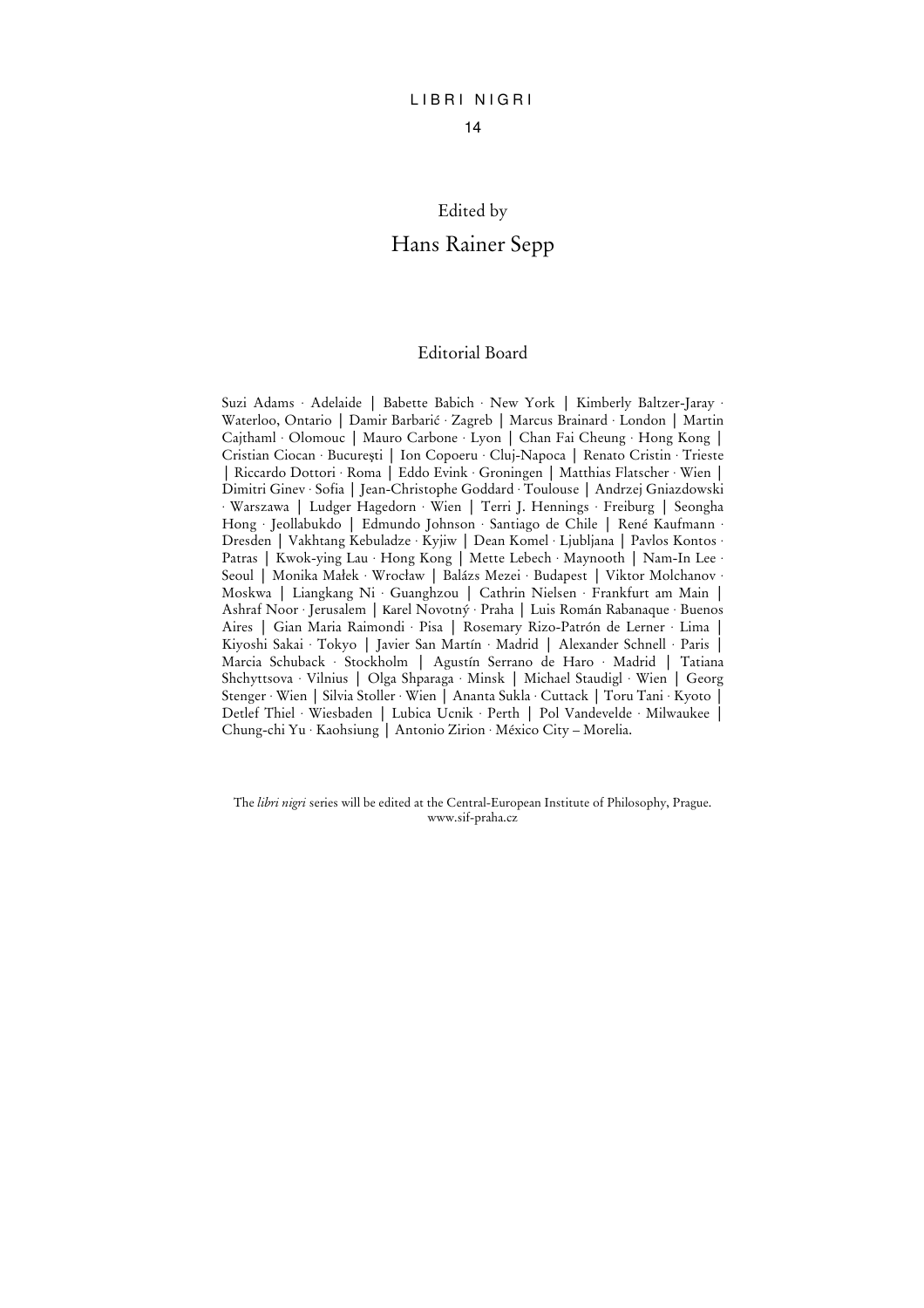# Phenomenology and Human Experience

Edited by Chung-chi Yu and Kwok-ying Lau

Verlag Traugott Bautz GmbH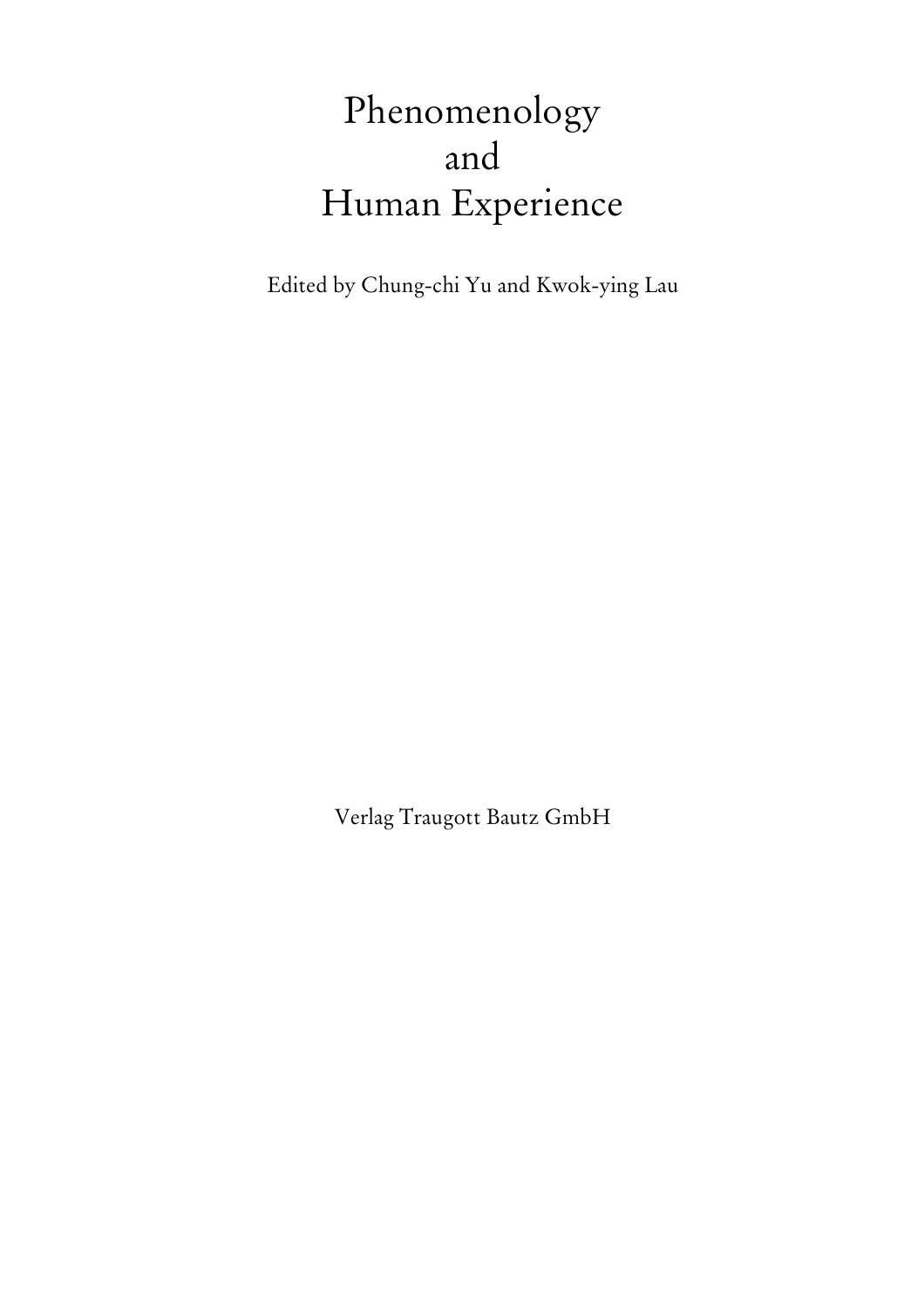#### *Bibliografische Information der Deutschen Nationalbibliothek*

Die deutsche Bibliothek verzeichnet diese Publikation in der Deutschen Nationalbibliografie. Detaillierte bibliografische Daten sind im Internet abrufbar über http://dnb.ddb.de

The publication of the present volume is made possible by the support of

The Institute of Philosophy and the Center for the Humanities, National Sun Yat-Sen University (Taiwan)



## 國立中山大學 空所 OF PHILOSOPHY NATIONAL SUN YAT-SEN UNIVERSITY

The Edwin Cheng Foundation Asian Centre for Phenomenology, The Chinese University of Hong Kong



Verlag Traugott Bautz GmbH D-99734 Nordhausen 2012

Gedruckt auf säurefreiem, alterungsbeständigem Papier Alle Rechte vorbehalten Printed in Germany

ISBN 978-3-88309-722-0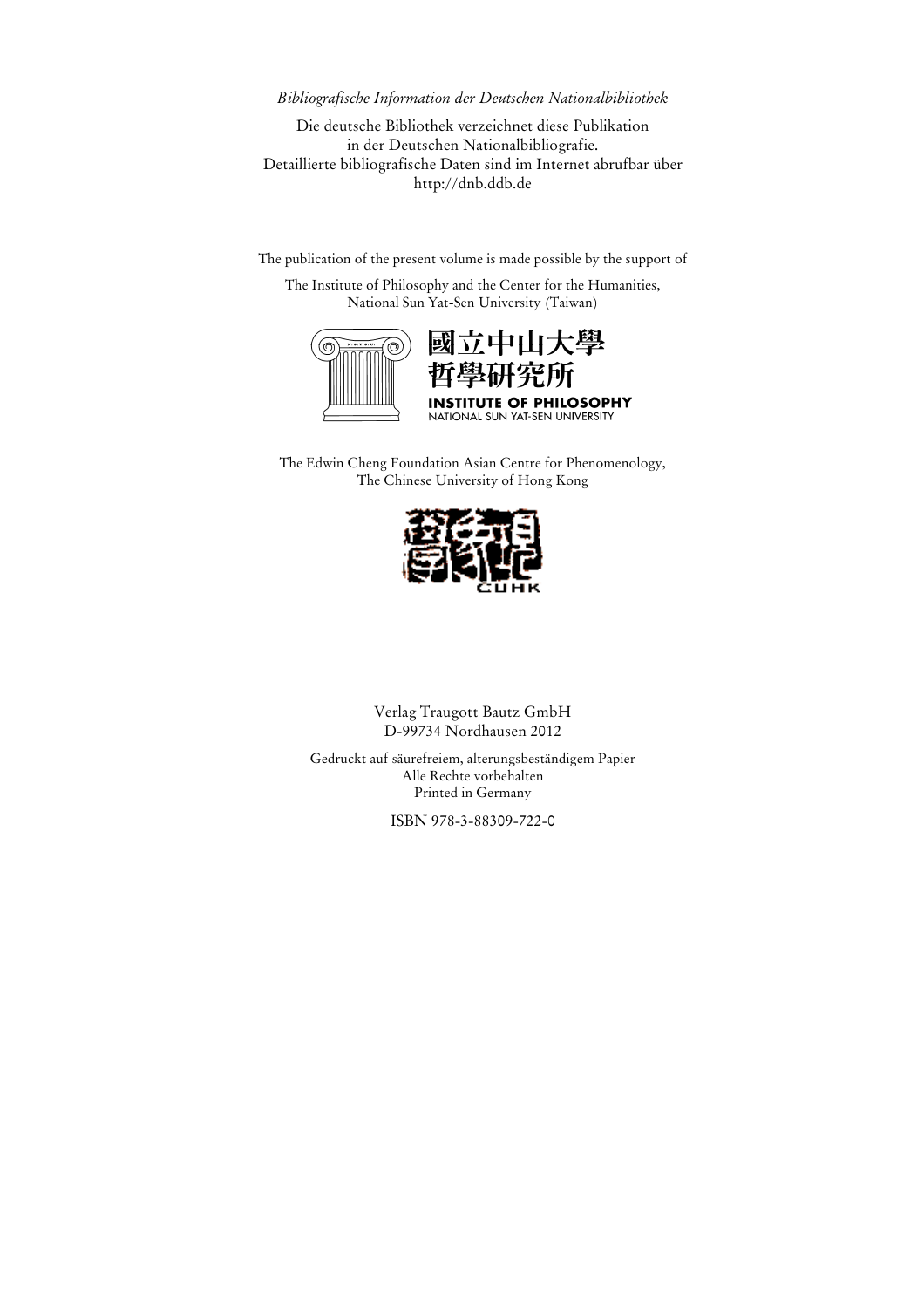## Contents

| Editors' Preface                                                                        |                                                                                                                        | $\overline{\text{vii}}$ |
|-----------------------------------------------------------------------------------------|------------------------------------------------------------------------------------------------------------------------|-------------------------|
| Part I<br>Varieties of Human Experience:<br>Contemporary Phenomenological Approaches    |                                                                                                                        |                         |
| 1.                                                                                      | Ethics and the Commitment to Truth<br>Jeff MALPAS                                                                      | $\mathbf{1}$            |
| 2.                                                                                      | Crossing the Boundary of Being Human:<br>Enhancement Technology and the Problem of Free Will<br>Junichi MURATA         | 15                      |
| 3.                                                                                      | Culture, Wilderness, and Homelessness: Eco-Phenomenology 2<br>Tetsuya KONO                                             | 33                      |
| 4.                                                                                      | Toward a Phenomenological Reading of Landscape:<br>Bachelard, Merleau-Ponty, and Zong Bing<br>Kuan-min HUANG           | 45                      |
| 5.                                                                                      | Some Phenomenology of Not Retiring<br>Lester EMBREE                                                                    | 65                      |
| Part II<br>The Human Genre:<br><b>Revisiting Attempts of Classical Phenomenologists</b> |                                                                                                                        |                         |
| 6.                                                                                      | A Phenomenological Attempt to Cross the Border:<br>On Husserl's Meditation on Death in Manuscripts C<br>Xianghong FANG | 79                      |
| 7.                                                                                      | Heidegger's Concept of Fore-structure and Textual Interpretation<br>Ka-wing LEUNG                                      | 93                      |
| 8.                                                                                      | Understanding, Historically Effected Consciousness,<br>and Phenomenology in Gadamer<br>Yiu-hong WONG                   | 111                     |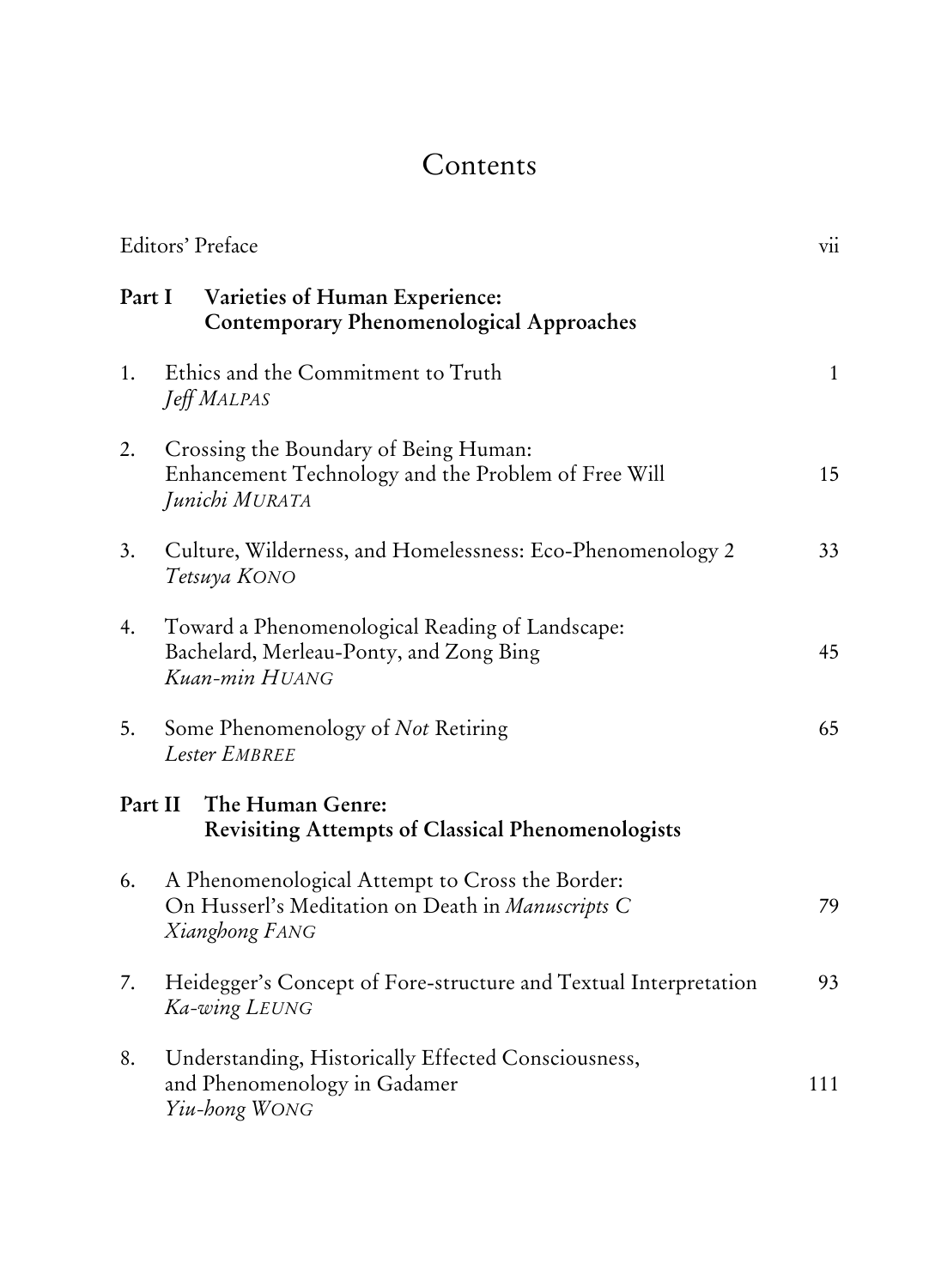| 9.      | Reversibility and Its Philosophical Implications:<br>A Phenomenological Explication of a Late Concept of Merleau-Ponty<br>$Chon-ip NG$                                | 137 |
|---------|-----------------------------------------------------------------------------------------------------------------------------------------------------------------------|-----|
| 10.     | The Subjective Movement of Body and World:<br>Observations on the Phenomenology and Metaphysics of Corporeality<br>in the Reflections of Jan Patočka<br>Karel NOVOTNÝ | 153 |
|         | 11. Edith Stein's Phenomenology of Education<br>Maybelle Marie O. PADUA                                                                                               | 171 |
|         | Contributors                                                                                                                                                          | 193 |
| Editors |                                                                                                                                                                       | 197 |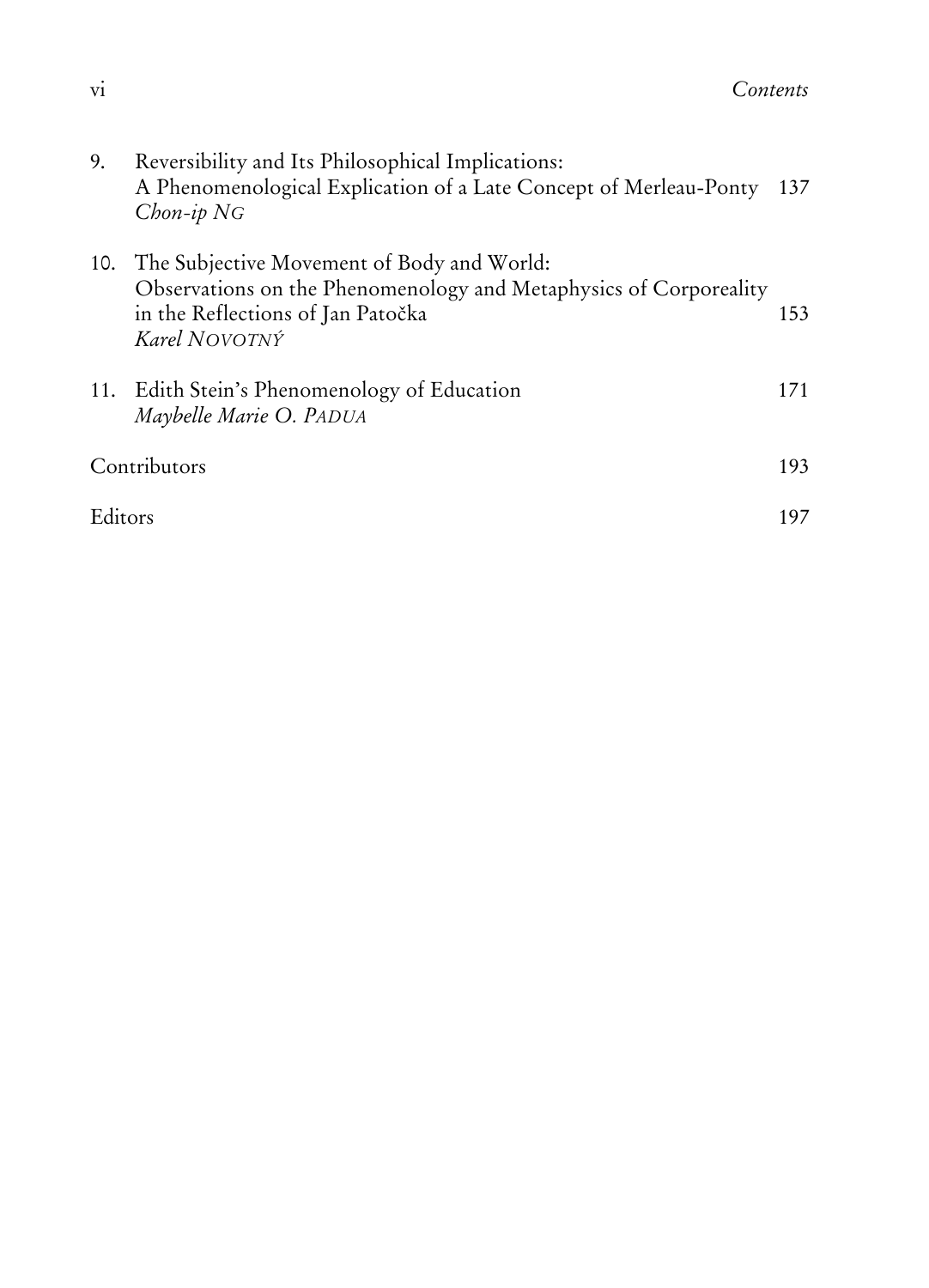## Editors' Preface

The present volume of essays is generated from part of the papers presented at "Border-Crossing: The 4th International Conference of P.E.A.CE (Phenomenology for East-Asian CirclE)" held in December 2010 at the National Sun Yat-sen University, Kaohsiung, Taiwan. Inaugurated in 2004<sup>1</sup> and continued to be a biannual meeting gathering phenomenological philosophers from Mainland China, Hong Kong, Japan, South Korea, and Taiwan as well as their counterparts from Australia, Europe, and North America, the P.E.A.CE conference has proved itself to be one of the most important platforms for the promotion of phenomenological research and intercultural philosophical exchange in East Asia. Under the general theme of "Border-Crossing," the 4th P.E.A.CE conference invited reflections on intercultural understanding and interdisciplinary research, as well as on the crossing-over of different experiential genres of humankind from a widely defined phenomenological perspective. This volume, entitled *Phenomenology and Human Experience*, is comprised of essays related to the latter theme.<sup>2</sup>

The eleven essays collected in this volume are sub-divided into two parts. All the five essays in Part I are original phenomenological reflections on different aspects of human experience. In "Ethics and the Commitment to Truth," Jeff Malpas undertakes a close discussion on the relationship between the space of the ethical and the space of truth. Referring to the Heideggerian usage of the term "truth" in the sense of unconcealment, i.e., the opening up of a space that renders possible what is perceptible in speech and in action, Malpas demon-

<sup>&</sup>lt;sup>1</sup> The proceedings of the 1st P.E.A.CE conference is published as *Identity and Alterity: Phenomenology and Cultural Traditions*, ed. Kwok-ying Lau, Chan-fai Cheung and Tze-wan Kwan, series "Orbis Phaenomenologicus Perspektiven" (Würzburg: Verlag Königshausen & Neumann, 2010), xii + 379 pp. 2

A separate volume will be published under the title *Border-Crossing: Phenomenology, Interculturality and Interdisciplinarity*, ed. Kwok-ying Lau and Chung-chi Yu, series "Orbis Phaenomenologicus Perspektiven" (Würzburg: Verlag Königshausen & Neumann, forthcoming, 2012).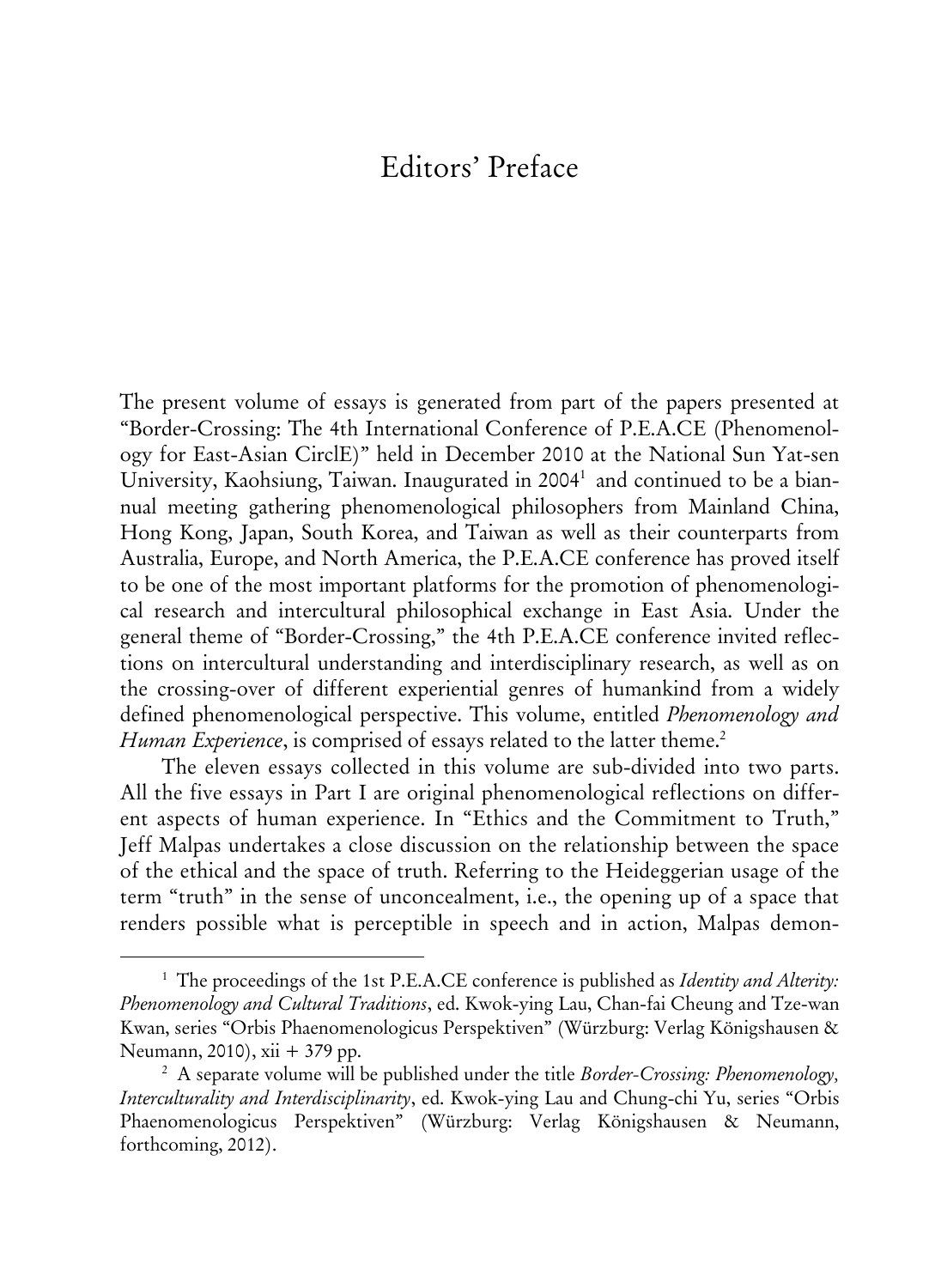strates with force that while the space of the ethical is a common space opened up in the world between self and other, between self and self, as well as between self and world, it grounds itself upon the space of truth. The space of truth is the very space which renders possible the space of speaking, of action and of decision. It is a primordial space to which our speaking refers and constantly returns in so far as such speaking always bears a truth claim while it tries to articulate meaningful speech acts in view of decisions and actions. Understood in this manner, Malpas draws our attention to the intertwinement of the space of the ethical and the space of truth. In contrast to discourses which undermine the importance of truth in the name of promoting dialogue, Malpas argues that "plurality and conversation, far from being opposed to truth, thus already presuppose it, and far from being a source of danger, truth turns out to be that which guards us and protects the possibility of human sociability and collectivity" (*infra*, p. 13). In short, it is within the space of truth that ethical life, namely the interactive and responsive modes of engagement with life proper to human existence, is possible.

Since the later part of the 20th century, the rapid development of biotechnologies has given rise to new ethical issues. In his essay "Crossing the Boundary of Being Human: Enhancement Technology and the Problem of Free Will," Junichi Murata takes issue with the impact of advanced biotechnologies on discourses in bioethics and neuroethics. Envisioning the utopian effect of crossing the natural boundaries of human being brought about by the rapid progress of biotechnologies, some of such discourses hail the future arrival of a "transhuman" or "posthuman" era which is a kind of Brave New World. Yet underlying the optimistic outlook of a Brave New World is a technological determinism which, Murata insists, is neither desirable nor probable. A technologically deterministic Brave New World would be governed by a super-powerful world controller who will extinguish people's desires and wills by all means and leave no room for expression of people's quest for freedom and happiness. The utopist projection of technological determinism is neither probable according to Murata. Based on the critical insights in some recent trends of philosophy of technology which focus on the multidimensional, ambiguous, and contingent characteristics of technological development, Murata concludes that even in a technologically enhanced world "the concept of a free will that can be achieved without any ambiguity and contingency is nothing but a magical and unrealistic concept" (*infra*, p. 28).

The 20th century has also witnessed an immense growth of world population and the rapid extension of urbanization. These phenomena, while constituting a tremendous threat to the conservation of natural environment, have facilitated the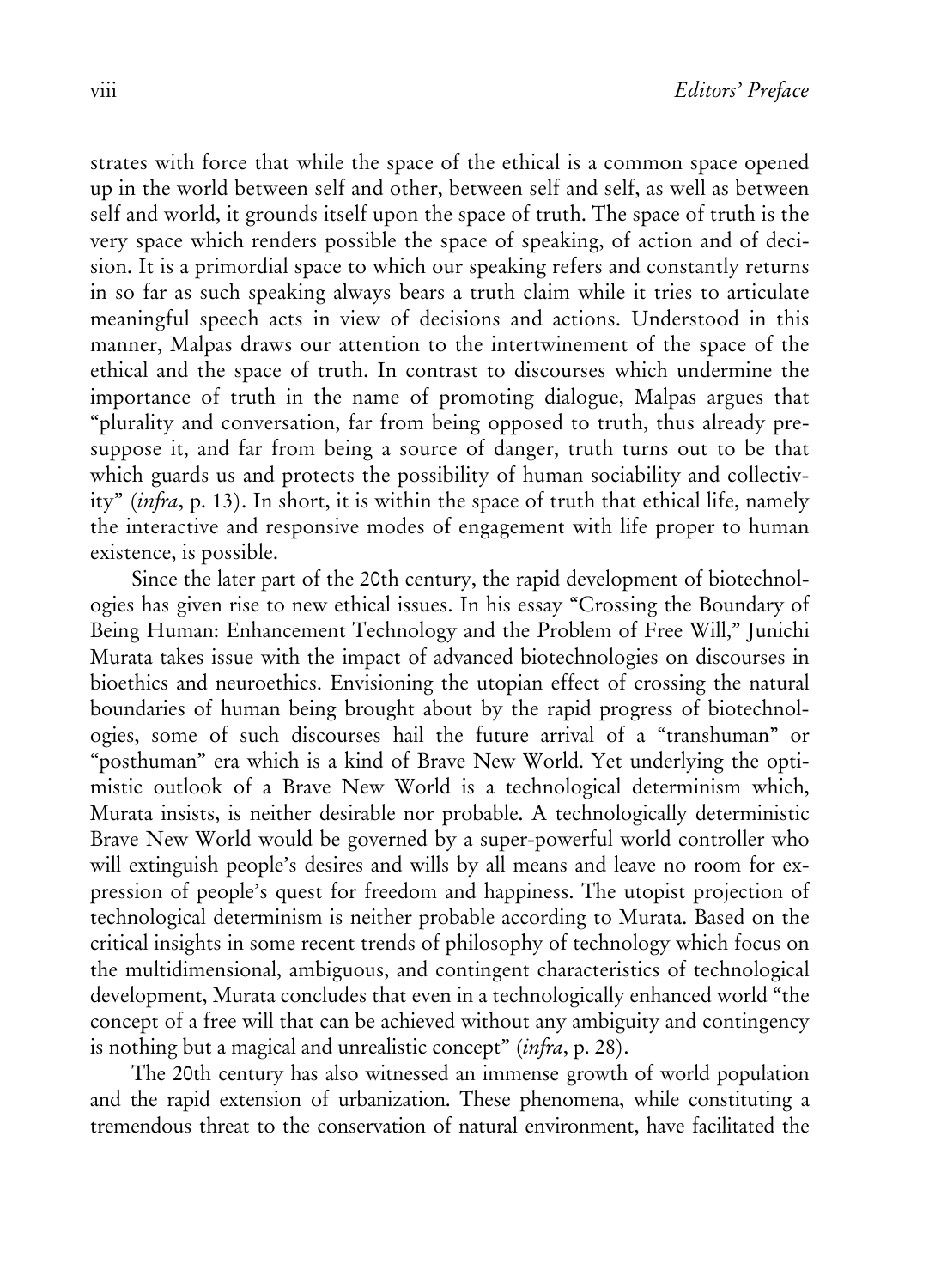spread of ecological consciousness across geographical and cultural borders. Tetsuya Kono's article "Culture, Wilderness, and Homelessness: Eco-Phenomenology 2" is a courageous attempt to advance deep ecology from a phenomenological perspective. By distinguishing between pastoral nature, which is nature domesticated by human civilization in view of habitation, and nature as wilderness which is a place for passage and nomadic encounter, Kono's consciousness of deep ecology criticizes home-centrism. He calls for the safeguard of nature from human domestication and exploitation by virtue of the intrinsic value of nature as wilderness, which incarnates a form of value independent of any human utility. In opposition to the homogenization of the humanized environment through extension of pastoral nature and urbanization resulting in the loss of wilderness as otherness, Kono strives "to deepen our eco-phenomenology of place in order to celebrate the wilderness of otherness" (*infra*, p. 43).

While deep ecology calls our attention to nature as wilderness, nature can be approached through a more or less aesthetic attitude, namely by viewing it as landscape. In "Toward a Phenomenological Reading of Landscape: Bachelard, Merleau-Ponty, and Zong Bing," Kuan-min Huang embarks on the virgin soil of philosophy of landscape from a phenomenological approach. Extending the usage of the ontological term "flesh" coined by the late Merleau-Ponty, Huang tries to understand landscape as concrete illustration of the flesh of the world. Through preliminary discussions of landscape with respect to Bachelard's poetics of the imaginary and Merleau-Ponty's ontology of the flesh as wild being, Huang arrives at a philosophical determination of landscape as the topos where the perceptual joins the imaginary and the corporeal intertwines with the spiritual. With this in mind, Huang goes on to expound the philosophical significance of traditional Chinese landscape painting. The latter is a creative activity initiated by the experience of landscape as bodily oriented. Joined by imagination which orients the strokes of the painter with a cosmic vision, the act of Chinese landscape painting is the interplay of the kinesthetic and spiritual orders which aims at bodily and spiritual transformation towards fusion with the universe. Traditional Chinese landscape painting is thus a dynamic corporeal and spiritual correspondence with the cosmic order which is never a mere mapping of an ocular vision onto the painting tissue. Viewed under this optic, landscape is neither a mere object of knowledge and design nor a place for construction; "landscape inspires thoughts and living art, it also deploys itself as a way of thinking and living" (*infra*, p. 62).

Human life is punctuated by ups and downs, activity and passivity, actions and reflections. Wisdom is often seen as locating a balance point between the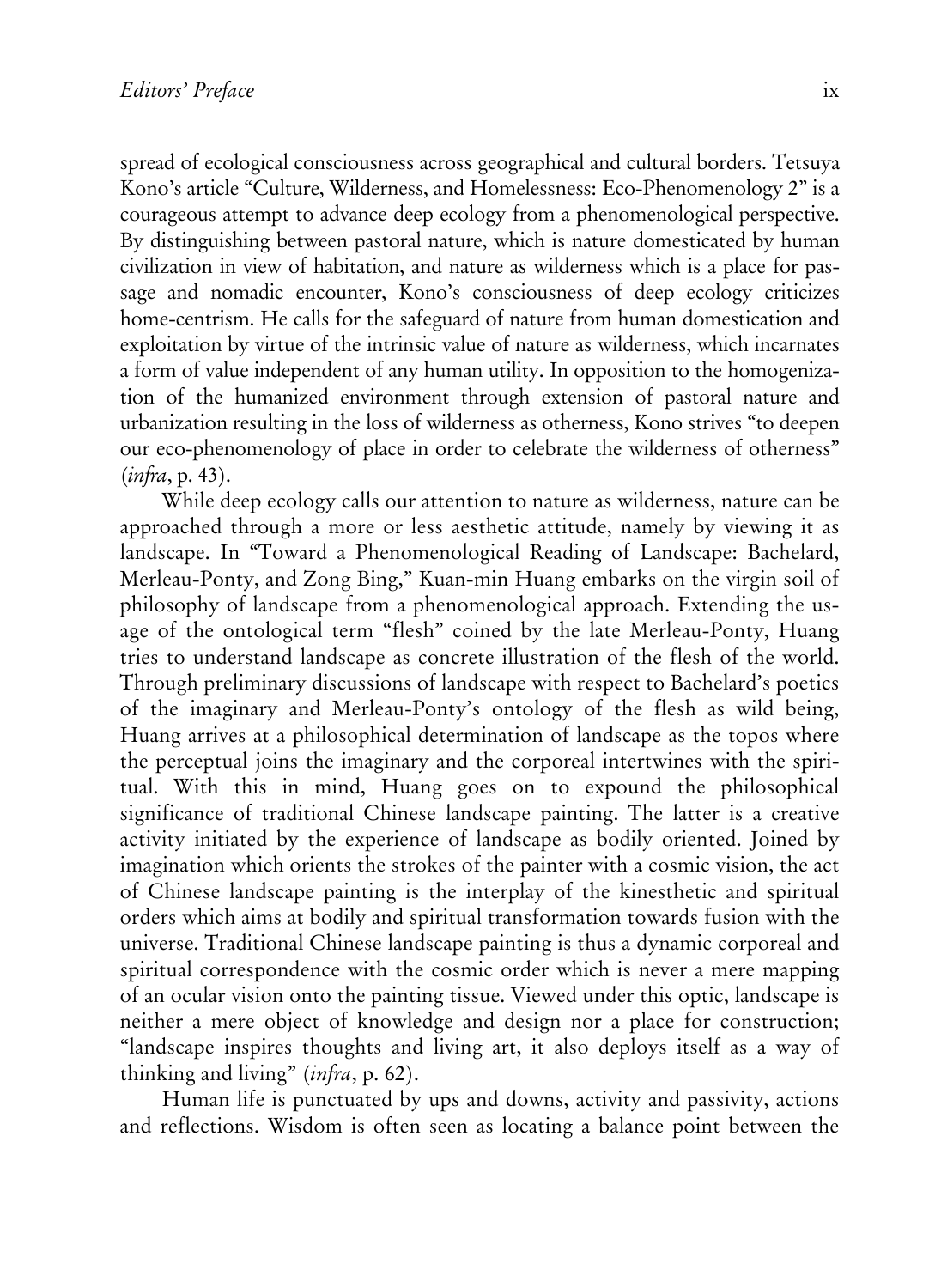extremes. In a profession of faith unique in its genre, Lester Embree reviews his long and rich academic career in "Some Phenomenology of *Not* Retiring." Finding himself no longer needed to precipitate the formation of phenomenological organizations as he did in the past, he will continue to do research, especially in interdisciplinary phenomenology. He will foster reflective analyses as a means to train future generations of phenomenologist in the strict sense of the term, and not as mere scholars of phenomenology.

The six essays in Part II are devoted to novel discussions of classical phenomenologists' attempt to confront divergent aspects of human experience. Husserl's reflections on the transcendental meaning of death caught the attention of Xianghong Fang. In his contribution "A Phenomenological Attempt to Cross the Border: On Husserl's Meditation on Death in *Manuscripts C*," Fang scrutinizes the late Husserl's attempt to make sense of death, i.e., to constitute death from the standpoint of transcendental phenomenology. In some manuscripts Husserl considers that the death of the transcendental I, which as a pure monad has no psychosomatic existence, does not mean the material decomposition of the individual subject but the loss of consciousness of the world and the stepping out of the transcendental community of subjects. Thus the process of transition from life to death, considered transcendentally, is analogous to the transformation of consciousness to unconsciousness, from awareness to sleep, from action to pause. However, an unconscious constitutive subject is a contradiction in terms from the perspective of transcendental phenomenology. Husserl himself has admitted in another manuscript that it is unthinkable that the I can "cease" in a transcendental sense. This dilemma has driven Husserl to ask the enigmatic question about the ontological status of a non-functioning constitutive subject: Is there such a being, "a not-functioning and still as something functional, a being in the other sense, that plays its role together as underground, as a condition—as a 'not-being,' which makes Being possible together through this Not-Being?" (*infra*, p. 88) Confronted to the human phenomenon of death, Husserl's transcendental phenomenology can never be as paradoxical as postulating the "existence" of some sort of "not-being" as the condition of the functioning of a transcendental subject.

Understanding is the dimension of human existence which underlies all human activities. It is then not surprising to see that hermeneutics as the art of understanding plays a prominent role in both the Eastern and Western traditions of philosophy. Gadamer's philosophical hermeneutics is widely accepted as a consequential development of Heidegger's theory of understanding and interpretation presented in *Being and Time*. However, Ka-wing Leung contests this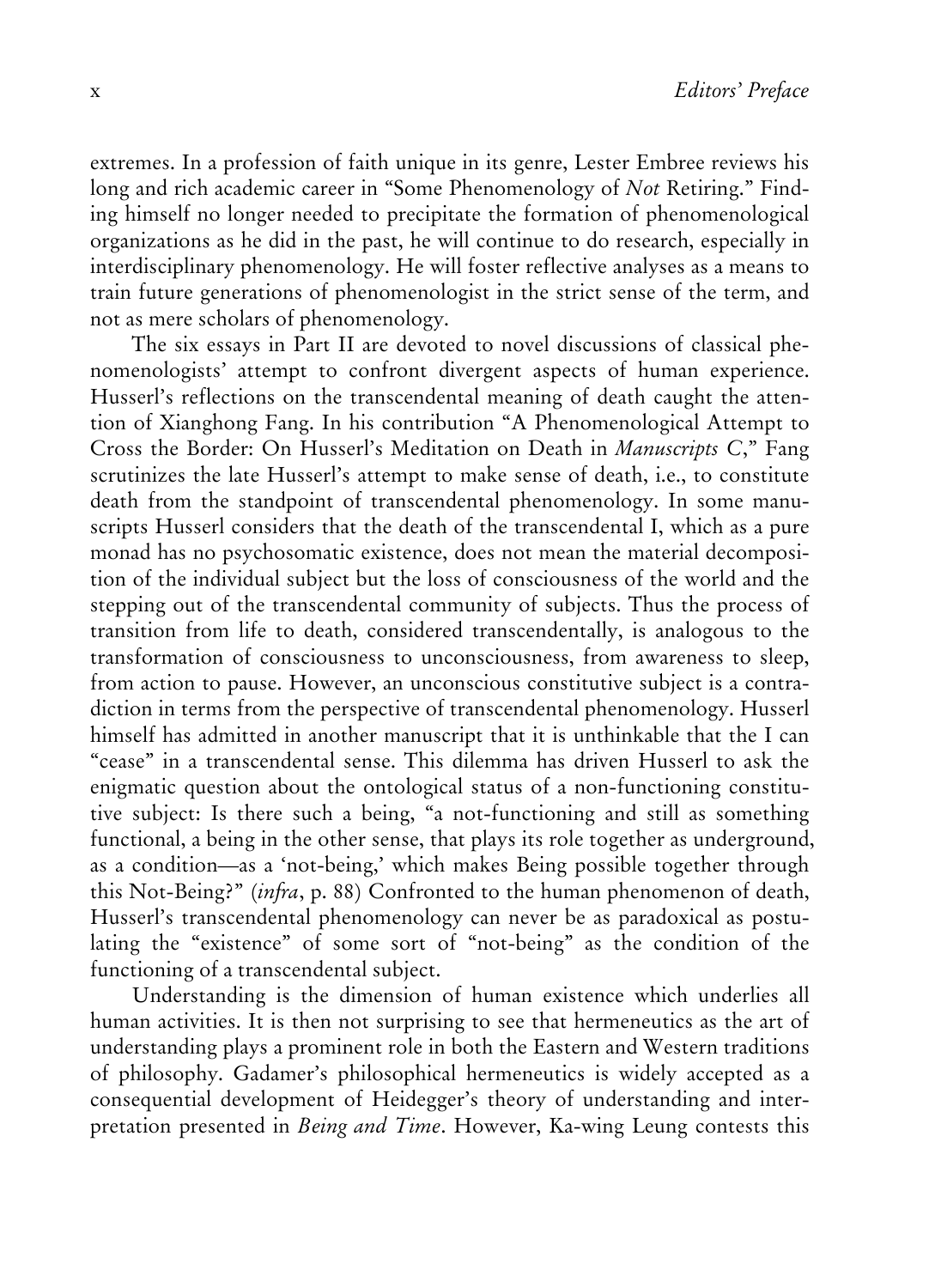view in his essay "Heidegger's Concept of Fore-structure and Textual Interpretation." Based on a subtle reading of the differences between Heidegger's own account of Dasein's fore-structure as one of the basic ontological conditions of the activity of understanding and the extrapolation of this conception by Gadamer in *Truth and Method*, Leung points out that some well-known elements of Gadamer's hermeneutics are absent or even contrary to Heidegger's conception in *Being and Time*. It is well-known that Gadamer considers prejudice and tradition as conditions of understanding and has presented his famous criticism of "the prejudice against prejudice" ascribed to the Enlightenment by associating two different senses of the German word *Vorurteil*: prejudice as provisional judgment and prejudice as ungrounded judgment. Leung reminds us that while prejudice as provisional judgment can be assimilated to Heidegger's concept of fore-structure, the pejorative sense of prejudice as ungrounded judgment never receives rehabilitation in Heidegger. Leung also points out that to the author of *Being and Time*, tradition in itself not only bears no hermeneutic productivity, it even keeps us from having authentic understanding by blocking our access to the primordial sources of categories and concepts handed down to us through tradition. Thus in contrast to Gadamer who prioritizes tradition as an important form of authority, Heidegger advocates the destruction of tradition in order to release the primordial sources of understanding blocked by it. Leung guards against "those who know Heidegger's concept of fore-structure only through Gadamer's account might misunderstand it, especially in regard to its relation with tradition" (*infra*, p. 93).

Gadamer's hermeneutics is also the focus of Yiu-hong Wong's contribution. In his article "Understanding, Historically Effected Consciousness, and Phenomenology in Gadamer," Wong tries to resituate Gadamer within the phenomenological movement understood in the wide sense. While emphasizing Gadamer's open acknowledgement of his personal and theoretical debt to the young Heidegger and to *Being and Time*, Wong reiterates Gadamer's criticism of Husserl's phenomenology of transcendental subjectivity. Taking Husserl's idealist version of transcendental phenomenology presented in *Ideas I* (1913) as his clue, Wong criticizes Husserl's method of transcendental reflection as inapt to grasp the dimension of pregivenness inherent in the consciousness of historical human life which is a historically effected consciousness. To Wong, Husserl's method of reflection is based on his mode of understanding of inner time which presents no significant difference from that of external perception. Wong thinks that this mode of understanding purifies radically the dimension of absence in human experience, rendering it impossible to understand historicity. Wong also thinks that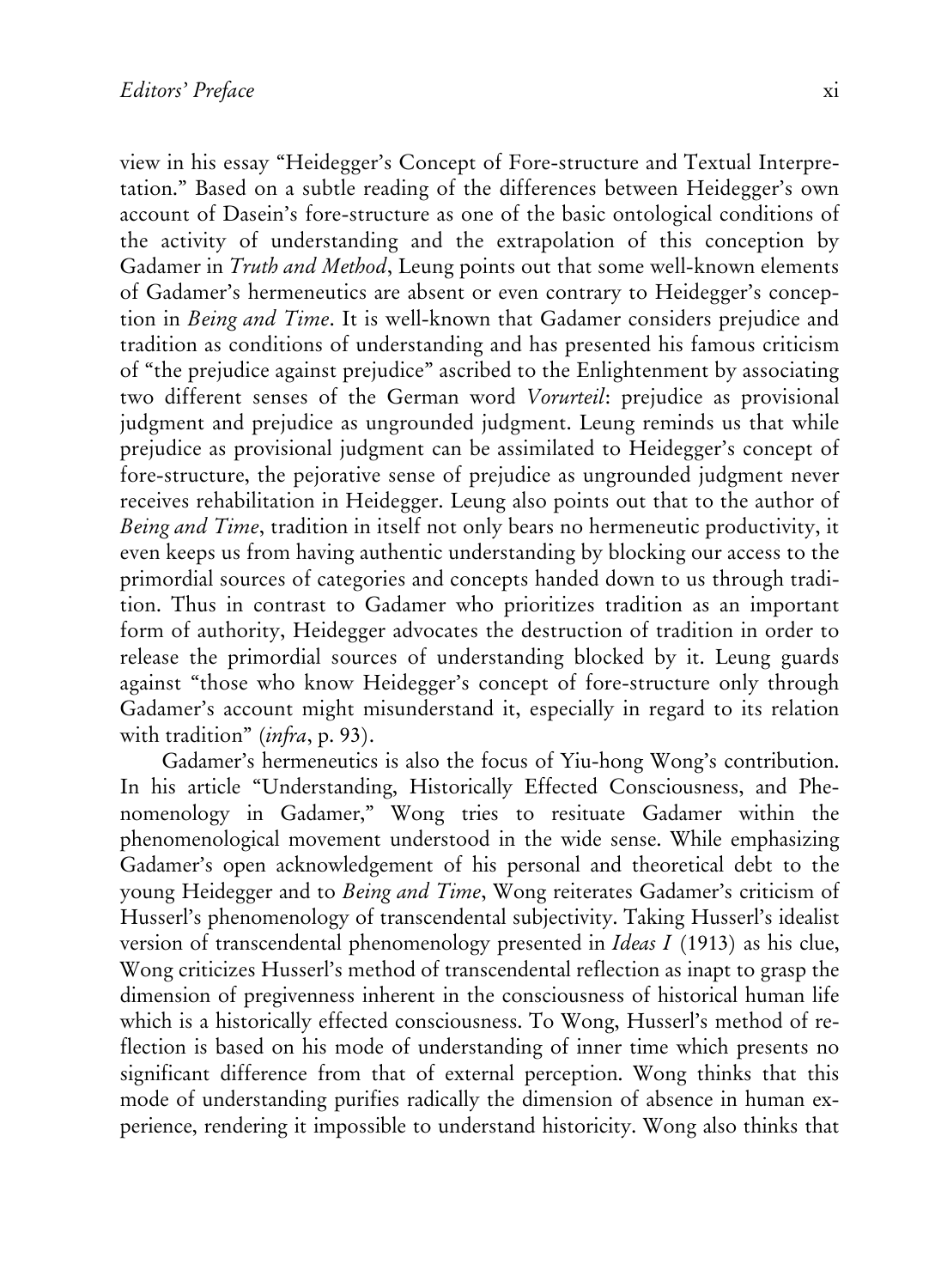Husserl's phenomenology unilaterally favours the selfsameness of the constitutive subject without giving due attention to the constitutive role played by the other in human experience; thus it neglects the ethical dimension of human life. Though Wong credits Husserl's concept of horizon as providing one of the basic elements of Gadamer's hermeneutics, he concludes, without referring to Husserl's later thematization of the life-world and history, that "as Gadamer has clearly demonstrated, the total condition of the historical life and the consciousness of this movement can never be constituted without the pre-reflective life-world and the negativity inextricably embedded in it" (*infra*, p. 135).

Affectivity is another basic dimension of human existence which receives particular attention in the French tradition of phenomenology. Merleau-Ponty's phenomenology is well-known for taking the living body and the flesh as clues to the ontological investigation of affective phenomena. Chon-ip Ng revisits Merleau-Ponty's ontology of the flesh in his study "Reversibility and Its Philosophical Implications: A Phenomenological Explication of a Late Concept of Merleau-Ponty." Proceeding from a patient analysis of the concept of reversibility through a careful reading of the late Merleau-Ponty's thematization of the phenomena of double sensation exemplified by the senses of touch and vision, Ng is able to articulate the triple meaning of reversibility conferred by the author of *The Visible and the Invisible*. Reversibility as circulation (may be "circularity" is a better word) is the fold within the sensible Being which liberates a self and thus the subject. Reversibility as reciprocity refers to the interlacement (*entrelacs*) between the touching and the touched as well as between the sensing and the sensed; such interlacement expresses the equiprimordiality of passivity and activity inherent to the ontological character of the flesh. Reversibility as divergence (*écart*) or escape pays attention to the fact that coincidence of the touching and the touched is never complete. Thus the flesh is not an ontological order of pure immanence. Exteriority and plurality of the other are preserved. Understood in this manner, reversibility captures the multitude of meaning of the term "chiasm," which characterizes the phenomenal field as an open space of interplay between different senses and as the interlocking region of in-between among a plurality of subjects never enclosed in their individuality, sovereignty and privacy. Such characterization of the phenomenal field implies that rationality can no longer be understood as the normative and regulative order of things constituted by a sovereign subjectivity from above. To Ng, Merleau-Ponty's ontology of the flesh envisages an embodied rationality which in fact is in plural form as there are always a multiplicity of orders. Contrary to the traditional metaphysical conception of rationality in which the One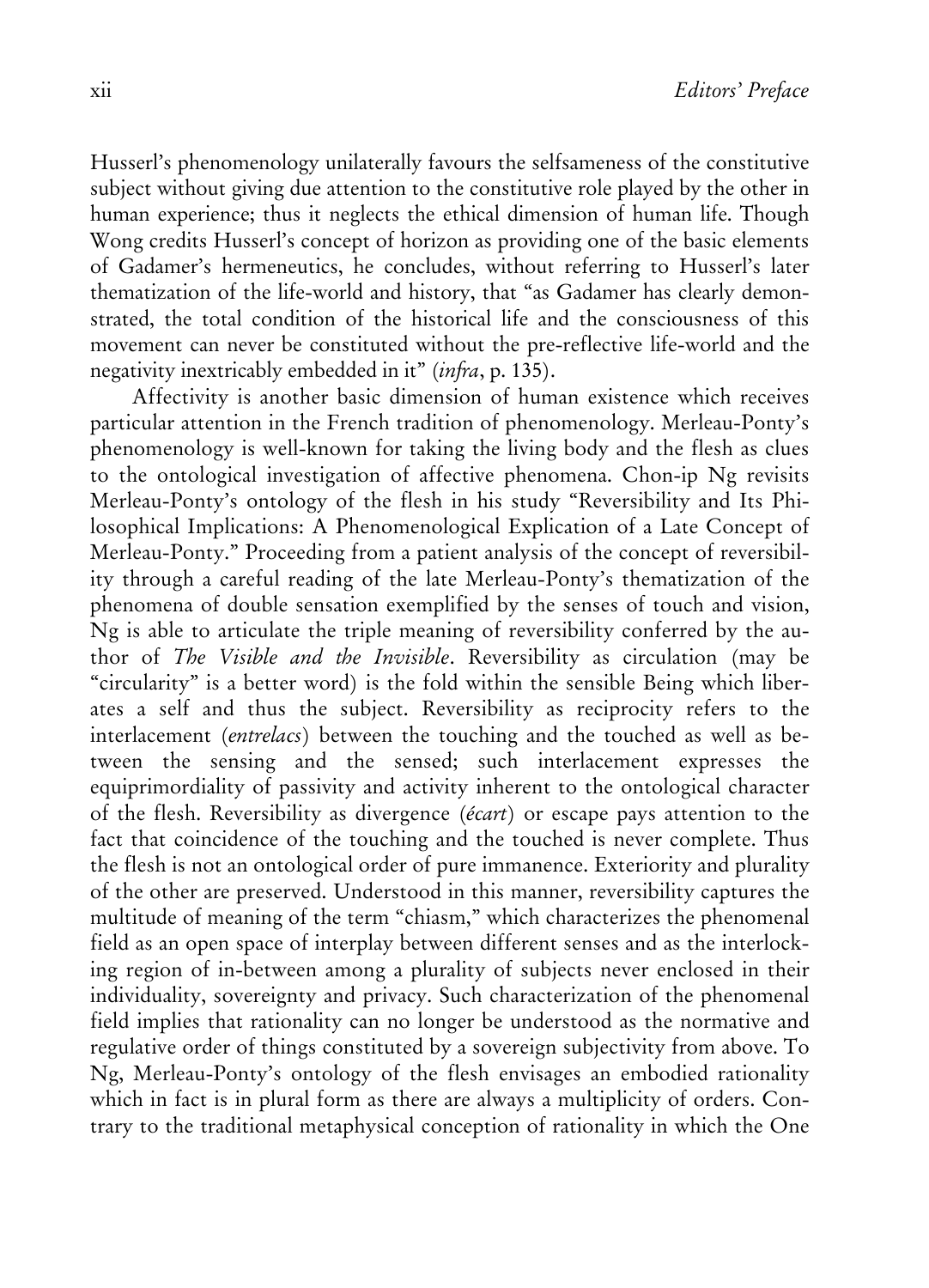or the Unique prevails, Ng concludes that Merleau-Ponty's concept of reversibility liberates a new form of rationality in which "the generality of the wild reason of the flesh consists then not of the ultimate synthesis of the all, but of the reversible intertwining of a plurality of orders" (*infra*, p. 151).

The Czech philosopher Jan Patočka had close personal encounter with German phenomenologists (Husserl and Fink), but his philosophical sensibility seems to be closer to French phenomenologists such as Merleau-Ponty and Lévinas. In his illuminating essay "The Subjective Movement of Body and World: Observations on the Phenomenology and Metaphysics of Corporeality in the Reflections of Jan Patočka," Karel Novotný demonstrates the originality of Patočka with respect to his thematization of the body in correlation with the world through the mediating concept of subjective movement. Patočka uses this concept to underpin a pre-reflective corporeal subject as a being in the world which, although objectively inapprehensible, is nevertheless the ontological condition of phenomenalization. To Patočka the intentional operation of perception, belief, synthesis or ascertainment can emerge as object of conscious apprehension only on the basis of the subjective movement of the body as a being in the world. Like Merleau-Ponty, Patočka thematizes the subjective movement of the body with regard to her affective and emotional encounter with the world through the senses. The first movement of existence of an embodied subject is not the organizing activity of a free agent (the "I can" emphasized by Husserl), but her being moved in the world. It is through movement in the passive and instinctive sense that a corporeal subject is open to the world by responding to its stimuli by way of feelings and emotional expressions. Thus in contrast to Heidegger the world in which a human subject is immersed is not primarily a goal-oriented and practical milieu, but an all-encompassing sphere of warmth and coldness. To Patočka the world is revealed to the affective corporeal subject both as a warm surrounding which elicits her sympathetic resonance, and as a repellent milieu of alienation and coldness. Novotný concludes that the originality of Patočka's phenomenology of body consists precisely in disclosing this affectively negative aspect of the world which the early Lévinas had paid attention to in his analysis of the impersonal character of *il y a*, while Merleau-Ponty's phenomenology of carnal existence did not.

Education is a constant concern across different cultures, ancient and modern. But in the overwhelmingly technological and market-driven mode of society today, is it possible to reactualize the Greek vision of education as *paideia*—as human fulfillment and realization of the whole person in view of intellectual and moral excellence, artistic harmony and physical beauty? Is it possible to attain cognitive development, maturity of emotional intelligence and rationality that, at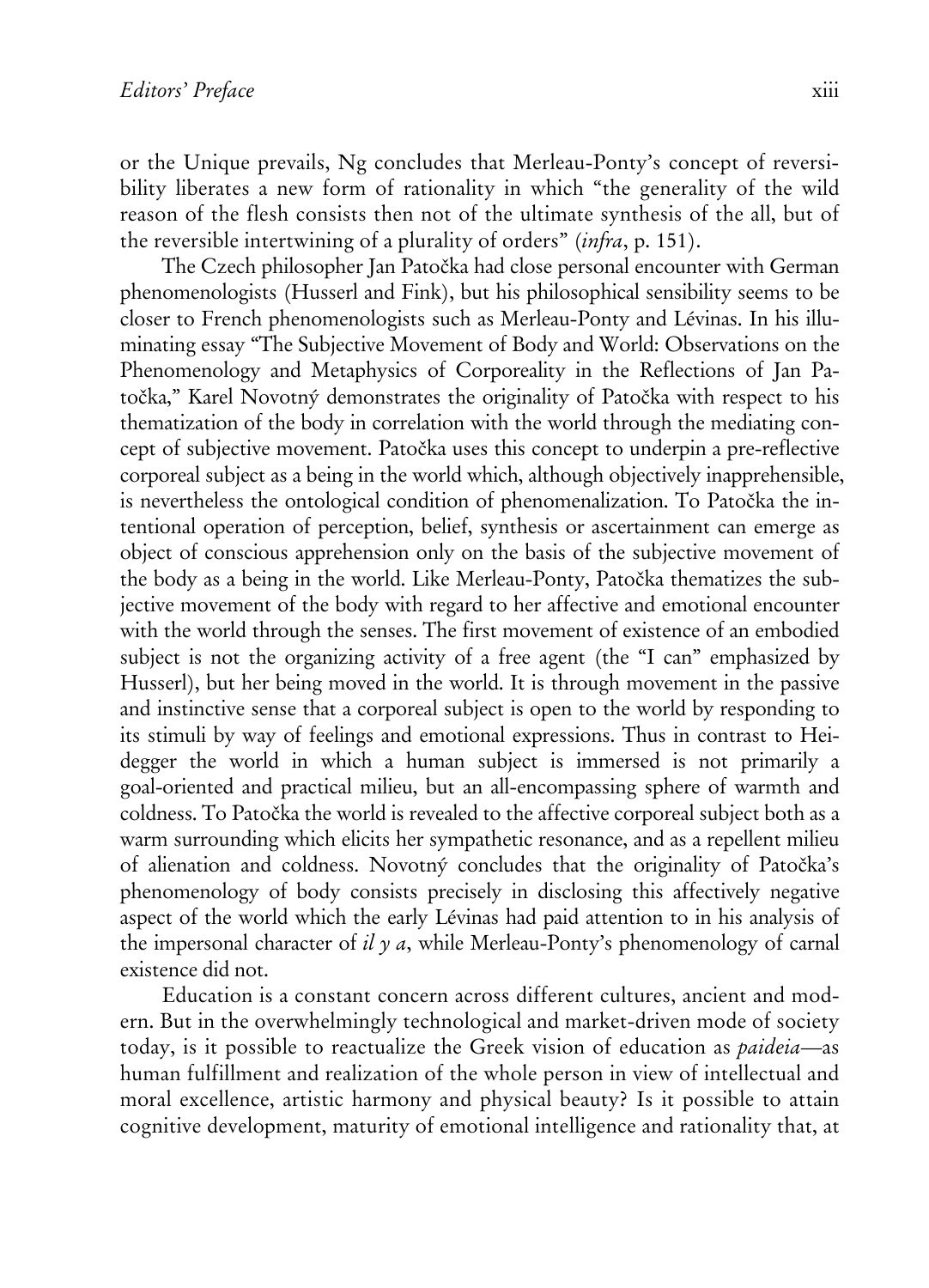the same time, encourage moral perfection? These are the questions underlying Maybelle Marie O. Padua's article "Edith Stein's Phenomenology of Education." Padua finds in the first research assistant of Husserl a philosophical view on the human person which orients her philosophy of education. Against the Enlightenment view that education sets for itself the ideal of attainment of encyclopedic knowledge, Stein insists that education does not aim at external possession of learning, but rather the formation of "a *gestalt* which the human person assumes under the influence of manifold external forces." After a great effort of reconstruction from Stein's dispersed writings with the aid of other theoretical sources, Padua concludes that on the one hand education has the moral aim of helping the person to exercise her freedom in a manner that recognizes the obligatory character of the moral law, on the other that Stein's philosophy of education emphasizes the need to develop the affective life so that even obedience to moral precepts could be embraced with passion and drive. To Padua these two educational principles together can provide a practical guidance to help educators to face their challenge today: "to bring about a strong desire in the students themselves to attain moral growth and personal reform" (*infra*, p. 191).

The interconnection between ethical space and space of truth, freedom in the biotechnologically enhanced world, wild-nature facing the extension of urbanization, landscape as a way of thinking and living, Husserl's meditation on death, the subtle difference between Heidegger's and Gadamer's hermeneutics, Merleau-Ponty's reversibility thesis revisited, Patočka's phenomenology of body and subjective movement, and Edith Stein's phenomenology of education—these are original contributions or renewed reflections from East-Asian phenomenologists, joined by their Western colleagues, on the most divergent aspects of human experience. This volume is another concrete proof that more than a century since its emergence on German soil, phenomenology has spread across linguistic and geographical borders to become one of the most vibrant global philosophical movements.

Last but not least, the editors would like to express their gratitude towards Hans-Rainer Sepp, editor-in-chief of the collection *Libri Nigri*, who generously accepted this volume to be published in his collection. The editors would like to thank also Esther Tsang, senior editor of the Edwin Cheng Foundation Asian Centre for Phenomenology, The Chinese University of Hong Kong, who has taken up gracefully and efficiently the task of coordinating during every stage of the editorial work that leads to this book's publication.

> Kwok-ying Lau and Chung-chi Yu February 2012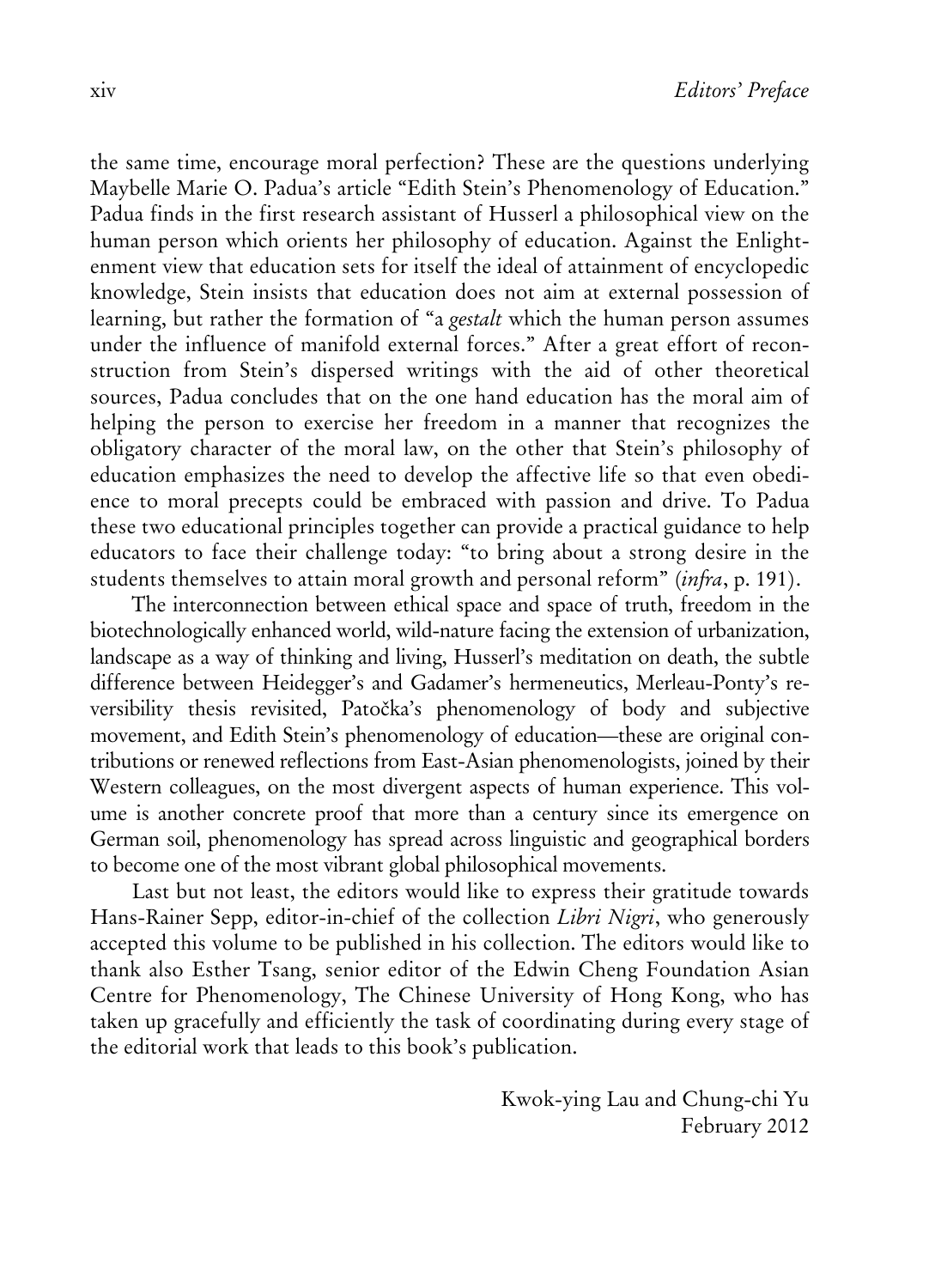## Ethics and the Commitment to Truth

*Jeff MALPAS University of Tasmania, Australia* 

*I.* 

To what extent is any properly human engagement possible at all—even the engagement that consists in the leaving open of a space for others—without commitment, at some level and in some form, to an engagement with respect to questions of ethics and of truth? Surely one of the challenges of the contemporary world is to articulate a sense of the ethical, and a sense of truth, that can be seen to make demands on us independently of our cultural or ethnic background, yet is nevertheless sensitive to the inevitable plurality of the world. The force of this challenge is not derived from some merely practical imperative. Instead, it comes from the absolute centrality of notions of ethics and truth in the very possibility of collective forms of life, and, more fundamentally, for the possibility of a human form of life as such.

The very concept of the ethical, moreover, is itself closely linked to the idea of truth. Ethics involves commitments that can be formulated as *claims* about the appropriateness of actions and decisions, as well as about the values that govern and are expressed in them. To make such claims is to assert the truth of what is claimed. This is, after all, in the nature of what it is to make a claim, irrespective of the sort of claim that it is. In addition, the making of such a claim—the very act of speaking—immediately draws us into the realm of the ethical through the role of the commitment to truth in such speaking. To speak is immediately to be implicated in a network of ethical concepts that themselves enable and support such speaking—including, at the most basic level, concepts of honesty, responsibility, and even trust.

 An earlier version of this paper appeared in *Trópos. Rivista di ermeneutica e critica filosofica* 2 (2009): 15–29.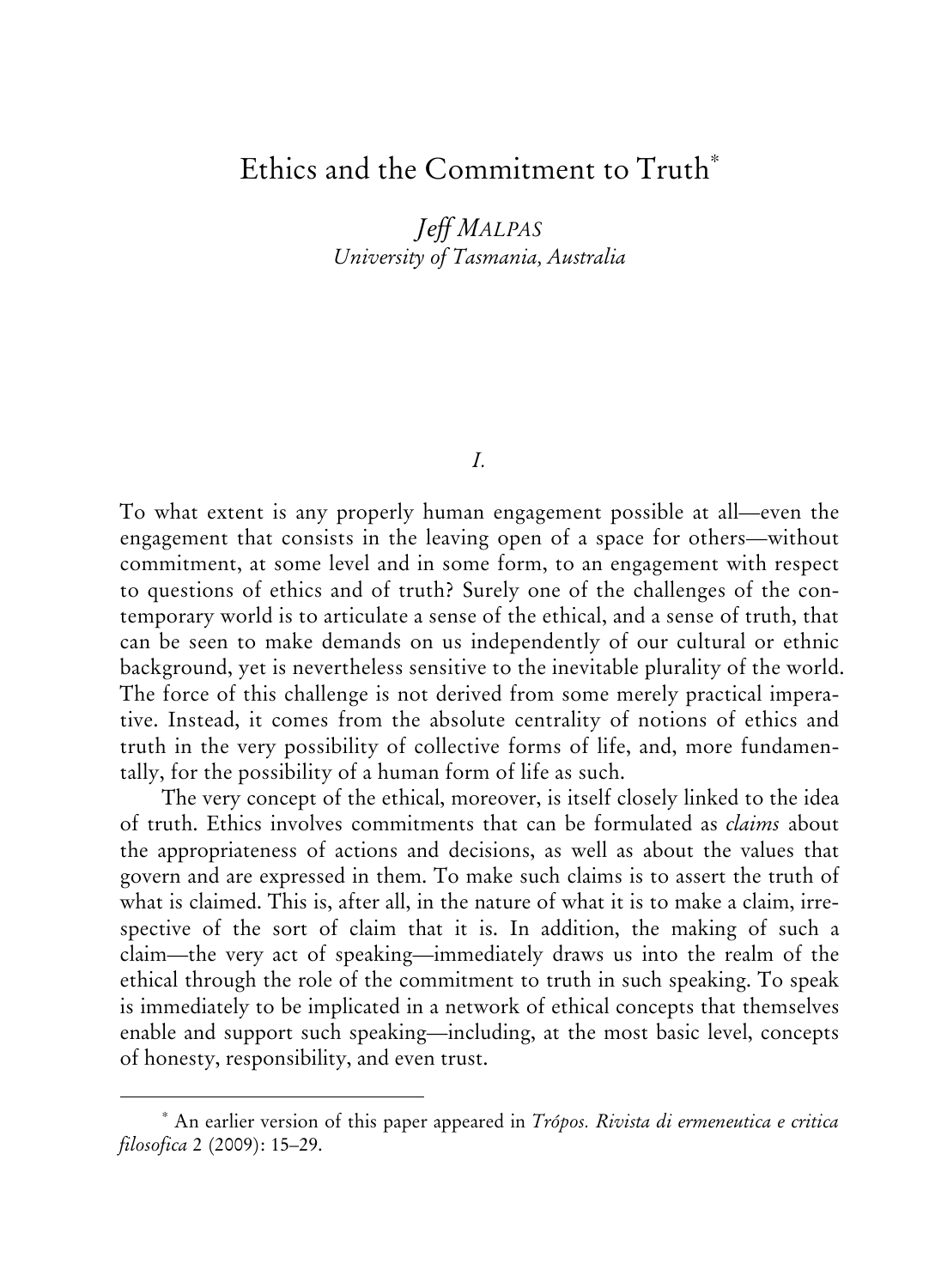The commitment to truth that comes with the very act of speaking thus reflects the commitments we have to others, as well as to ourselves, that are presupposed by our speaking (and are presupposed even when we seek to act in ways that undercut our relations with others, or to act against them). This commitment to truth is surely at the core of ethical life—as well, one might add, as at the heart of the political. In the brief remarks that follow, I aim to do two things: first, to explore the connection between truth and speaking, in order to clarify certain key elements in the character of truth, including the relation between truth and the possibility of plurality; second, to explore the connection between truth and ethics, in order to show the role that truth plays in the very ground of ethics, and, therefore, in any proper response to plurality—including the plurality that is exhibited in the form of conflict or disagreement, as well as the plurality that is manifest in the possibility of conversation.

#### *II.*

Truth is a concept that is implicated in our very speaking, and it is this general point that constitutes the essential first step in any examination of the role or nature of truth—or, indeed, in the exploration of the connection between truth and the ethical. To speak is already to take a stand with respect to truth—either through the claim to truth made in the speaking itself (a claim that may be true or false) or through the claim to truth implied by such speaking (so that even to command, to promise, or to plead is an act that takes place against an assumed background of things held true).<sup>1</sup> It is the essential relatedness of truth and speaking, more so than the distinction between, for instance, truth and opinion (even justified opinion), that is central to any attempt to inquire into the nature and significance of truth, since it directs attention away from the impossible attempt to provide a definition of truth, and onto the more important matter concerning the *role* of truth, the way in which it connects *with other concepts*, and the human *practices* with which it belongs.<sup>2</sup>

 $1$  We can thus argue that every non-declarative utterance always stands in relation to some declarative utterance. See Donald Davidson, "Moods and Performance," in *Inquiries into Truth and Interpretation* (Oxford: Clarendon Press, 2nd rev. ed., 2001), pp. 109–121. The influence of Davidson, as well as Heidegger, will be evident throughout the account developed below.

<sup>&</sup>lt;sup>2</sup> It was characteristic of Davidson's approach to the question of truth to abjure precisely the attempt to define truth. See his comments in, among other discussions, "The Folly of Trying to Define Truth," in *Inquiries into Truth and Interpretation*, pp. 17–36.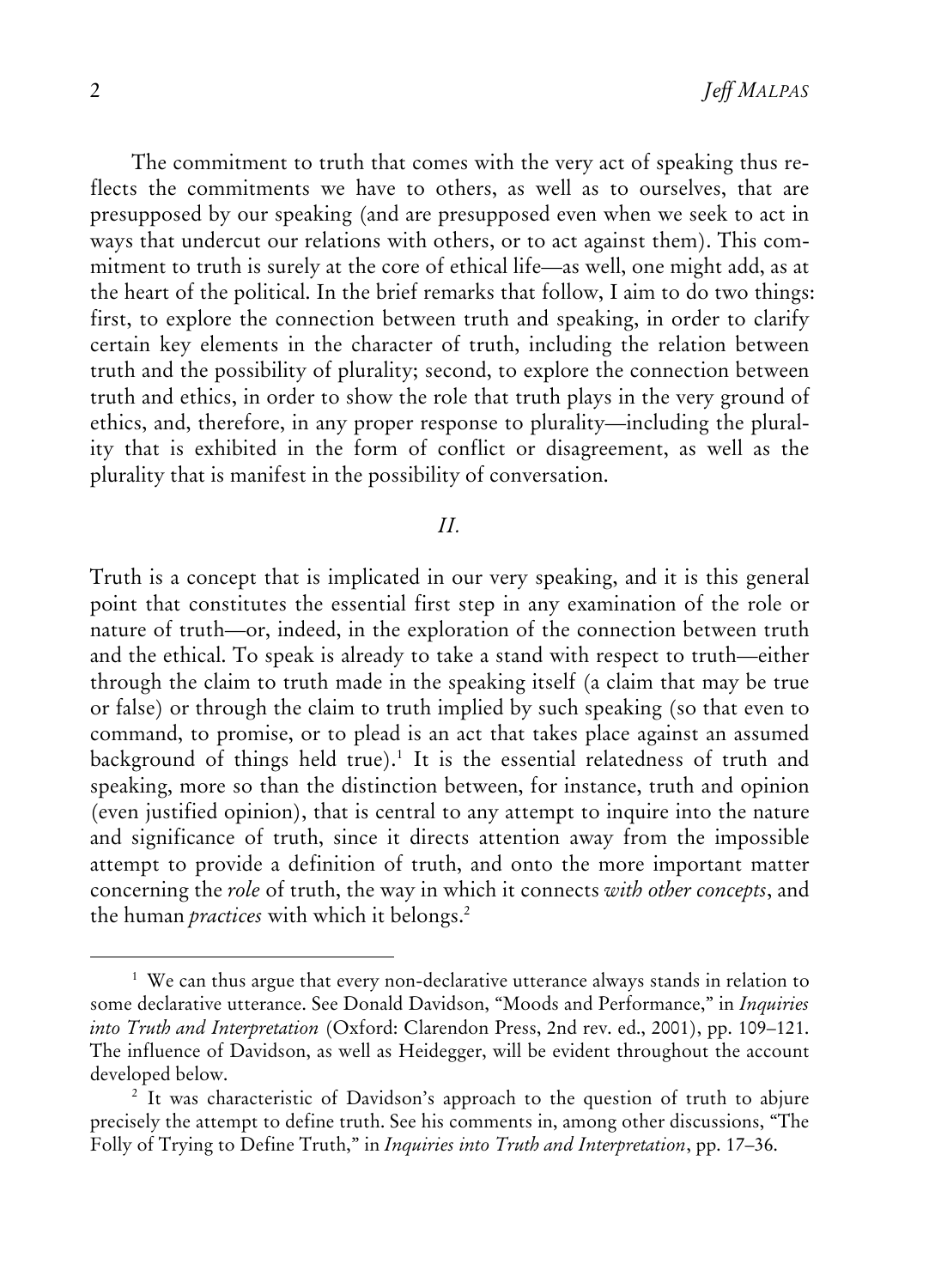$\overline{a}$ 

The necessary tie between truth and speaking underlies the obvious difficulties that afflict certain attempts to speak *about* truth—a difficulty most clearly evident in the so-called "truth paradoxes." Such paradoxes usually involve a self-referentiality that requires the same sentence to be apparently both truth and false at the same time. They include not only paradoxes such as that of the liar in its various forms ("All Cretans are Liars, Epimenides the Cretan tells you this"), but also the paradoxes that arise on the basis of attempts to assert the relativity or irrelevance of truth. The relativist, for instance, in asserting the relativity of the truth of a statement to some social or conventional context thereby asserts both the truth and the potential falsity of that very claim, since, by its own account, the claim concerning the relativity of truth will be true in some contexts, but false in others. Similarly, if one attempts to assert the irrelevance or dispensability of truth, one must at the same time assert the irrelevance or dispensability of the truth of that claim. The significance of these paradoxes is not that they provide any "knock-down" argument against opponents of truth (they do not), but rather that they demonstrate the essential interconnection of truth with speaking. The moral is that if one wishes to relativize or to reject truth, one is best advised not to try and state it.

The way truth is connected to speaking itself has major implications for how truth must be understood—although they are implications that have often been neglected or ignored. At the most general level, it means that truth is not some "metaphysical" concept that points us to an eternal realm beyond human interests or out of reach of human abilities, but instead refers us back to the very realm in which we speak and in which we act. There is, then, no such thing as "the Truth" against which we measure ourselves or to which we vainly aspire. While we can talk of truth, as Heidegger does, in terms of the unconcealing of things that is also the opening up of world, $3$  this is not a usage that refers us to a "truth" that goes beyond human speech and action, but is rather intimately connected to it. The Heideggerian account concerns, in fact, that which is the proper ground for the truth that is evident in speech and action.<sup>4</sup>

<sup>3</sup> See Heidegger, "On the Essence of Truth," in *Pathmarks*, ed. William McNeill (Cambridge: Cambridge University Press, 1998), pp. 136–154. The account of truth set out here is, of course, developed in many other places in Heidegger's work. 4

<sup>&</sup>lt;sup>4</sup> In "On the Essence of Truth," Heidegger argues that it is a mistake to suppose that truth belongs in the first instance or solely to statements (p. 142). Such a claim is quite consistent, however, with the idea that there is nevertheless a sense of truth that does attach to statements. In fact, Heidegger's argument in "On the Essence of Truth," and elsewhere, is precisely that the idea of truth as attaching to statements itself presup-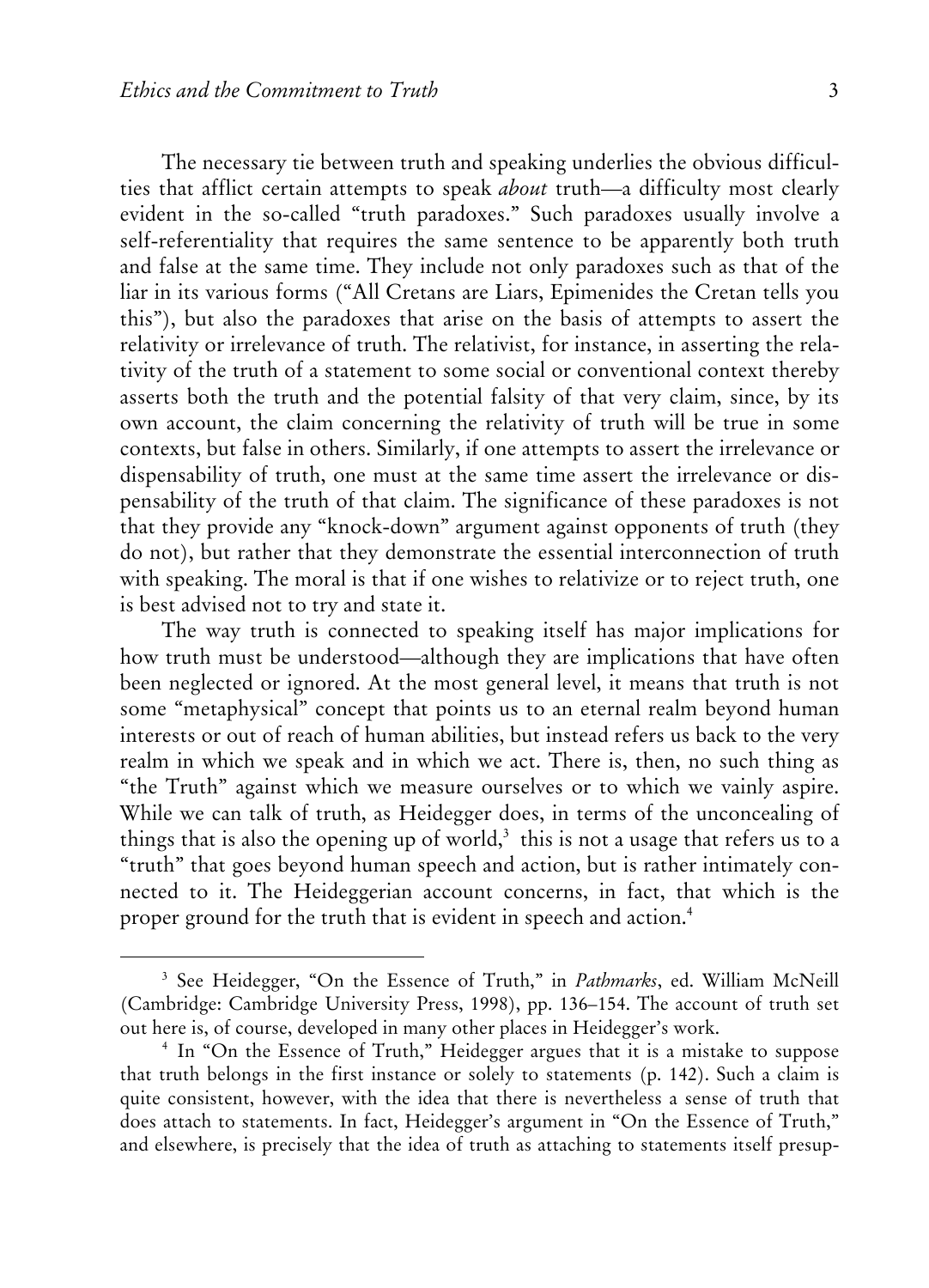One way of putting the general point at issue here is to say that there is no body of truths to which "truth" refers that are eternal and unchanging. Inasmuch as it is our speaking that is true and false (at least in the ordinary sense of the term), so whether any particular instance of speaking is true or false is a contingent matter—although it depends on just two things: on what the words as spoken mean (which inevitably involves what others take those words to mean, and not only what we might mean by them), and on the way the world is arranged.<sup>5</sup> Thus, as language changes, and as the world also changes, so too may the truth of what we say change along with it. If one wishes to find some relativity in respect of truth, then this is all the relativity one should expect to find—and it is a relativity of a quite innocuous and (mostly) unremarkable sort. "Truth" does not name some mysterious and ineluctable property or entity, but instead refers to the particular form of interconnectedness that obtains between instances of speaking—between particular sentences, utterances, or statements (which themselves express particular attitudes or orientations while also standing in a relation to particular instances of non-linguistic behavior) as they are spoken by individual speakers within a community of speakers, and between such speaking and the world in which that speaking occurs.

poses the idea of truth as unconcealment. Heidegger actually proposes two concepts of truth, one of which is a condition for the other, but in so doing cannot be said to eliminate the other. Moreover, while the idea of truth as unconcealment opens up the space in which statements can be both true and false (it opens up the space for the operation of truth as it applies to statement), this does not, *pace* the claims of Ernst Tugendhat (see Tugendhat, "Heidegger's Idea of Truth," in C. McCann, ed., *Critical Heidegger* [New York: Routledge, 1996], pp. 227–240), invalidate the claim that it is indeed truth that is at issue here. Not only can Heidegger retain both the idea of truth as "unconcealment" alongside the idea that there is a distinction between true and false statements, but one can also show how these two senses are connected, and why the first might indeed be referred to as a form of "truth." From a Davidsonian perspective, the latter point is evident, although it requires further explication, in the idea that truth inheres in our "beliefs" as a whole, and that this is indeed presupposed by the possibility that any specific belief might be true or false (see the final chapter of Jeff Malpas, *Donald Davidson and the Mirror of Meaning: Holism, Truth, Interpretation* [Cambridge: Cambridge University Press, 1992], pp. 230ff.). For a more detailed discussion of the Tugendhat objection, see Malpas, "The Two-fold Character of Truth: Heidegger, Davidson, Tugendhat," in Babette Babich and Dimitri Ginev, eds., *Essays in Memory of Joseph J. Kockelmans* (Dordrecht: Springer, forthcoming, 2012).

<sup>5</sup> See Davidson, "A Coherence Theory of Truth and Knowledge," in *Subjective*, *Intersubjective, Objective* (Oxford: Clarendon Press, 2001), p. 139.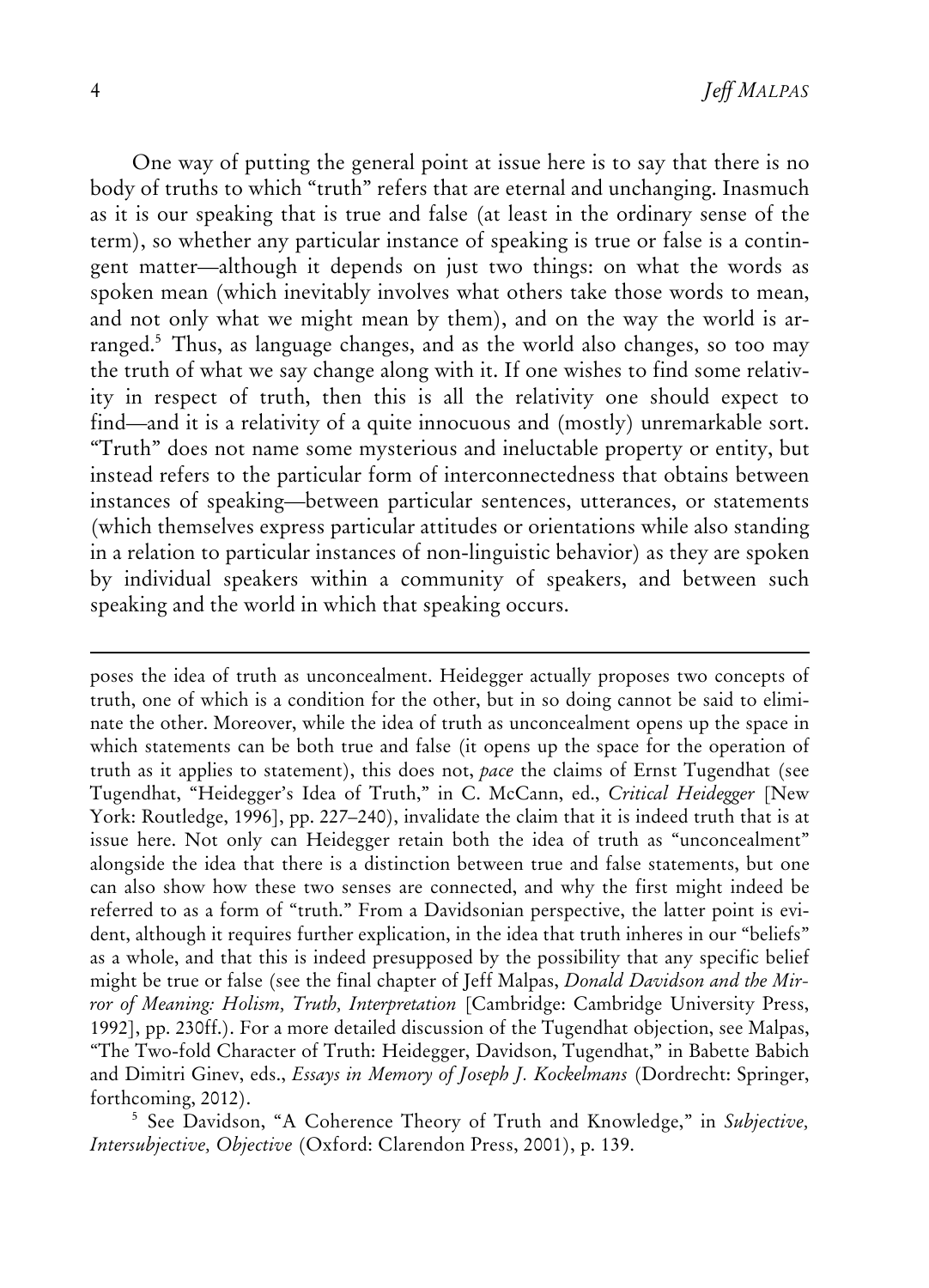The form of interconnectedness at issue here is one that can be elaborated upon in terms of notions of consistency, coherence, and correctness—although these notions cannot themselves be given content independently of the notion of truth. This reflects the essentially holistic and "externalist" character of content. Meaning thus depends upon truth—just as truth depends upon meaning—in the sense that for some utterance (or any attitude, action, or artefact) to be meaningful is for it to be embedded within a larger context of meaning (a larger body of utterances, attitudes, actions, and artefacts belonging to a community of speakers), as well as within the all-encompassing framework of the world (meaning thus depends upon a level of both rational and causal connectedness).6 The combination of holistic and externalist elements in the formation of meaning is itself reflected in the dual character of truth as encompassing both elements of coherence (the truth of a sentence depends on the way the sentence connects to other sentences—on its meaning) and of correspondence (the truth of a sentence depends on the way the sentence connects to the world—on what it asserts of the world and the way the world is). $<sup>7</sup>$ </sup>

Much of the difficulty that attends discussions of truth derives from a tendency to treat both truth and meaning as transcendent of the actual context of communicative and interpretive practice. Yet truth and meaning arise only in that context—apart from it, neither truth nor meaning can even appear. This is precisely the point behind Heidegger's claim that "before Newton's laws were discovered, they were not 'true'"<sup>8</sup>: truth is dependent on Dasein<sup>9</sup> or, as Davidson put it, "nothing in the world, no object or event, would be true or false if there were not thinking creatures."10 To understand truth in this way—which is neither to relativize it in the usual way nor to dismiss it—is to understand truth as emerging only in the space that is opened up between interlocutors in their engagement with one another and with the world around them. It is here, of course, that the Heideggerian notion of truth comes back into play, for it is the

<sup>&</sup>lt;sup>6</sup> There is a larger theory of meaning that is implicated here. See, for instance, Malpas, *Donald Davidson and the Mirror of Meaning*, esp. chapter 2, pp. 28–43. 7

<sup>&</sup>lt;sup>7</sup> See *Donald Davidson and the Mirror of Meaning*, esp. pp. 260ff.

Martin Heidegger, *Being and Time*, trans. John Macquarrie and Edward Robinson (New York: Harper & Row, 1962), H.226 (note that the numbering here is to the 6th German edition which is given in the margins of the Macquarie and Robinson translation).<br><sup>9</sup> Heidegger, *Being and Time*, H.226.

<sup>&</sup>lt;sup>10</sup> Donald Davidson, *Truth and Predication* (Cambridge, MA: Harvard University Press, 2005), p. 7.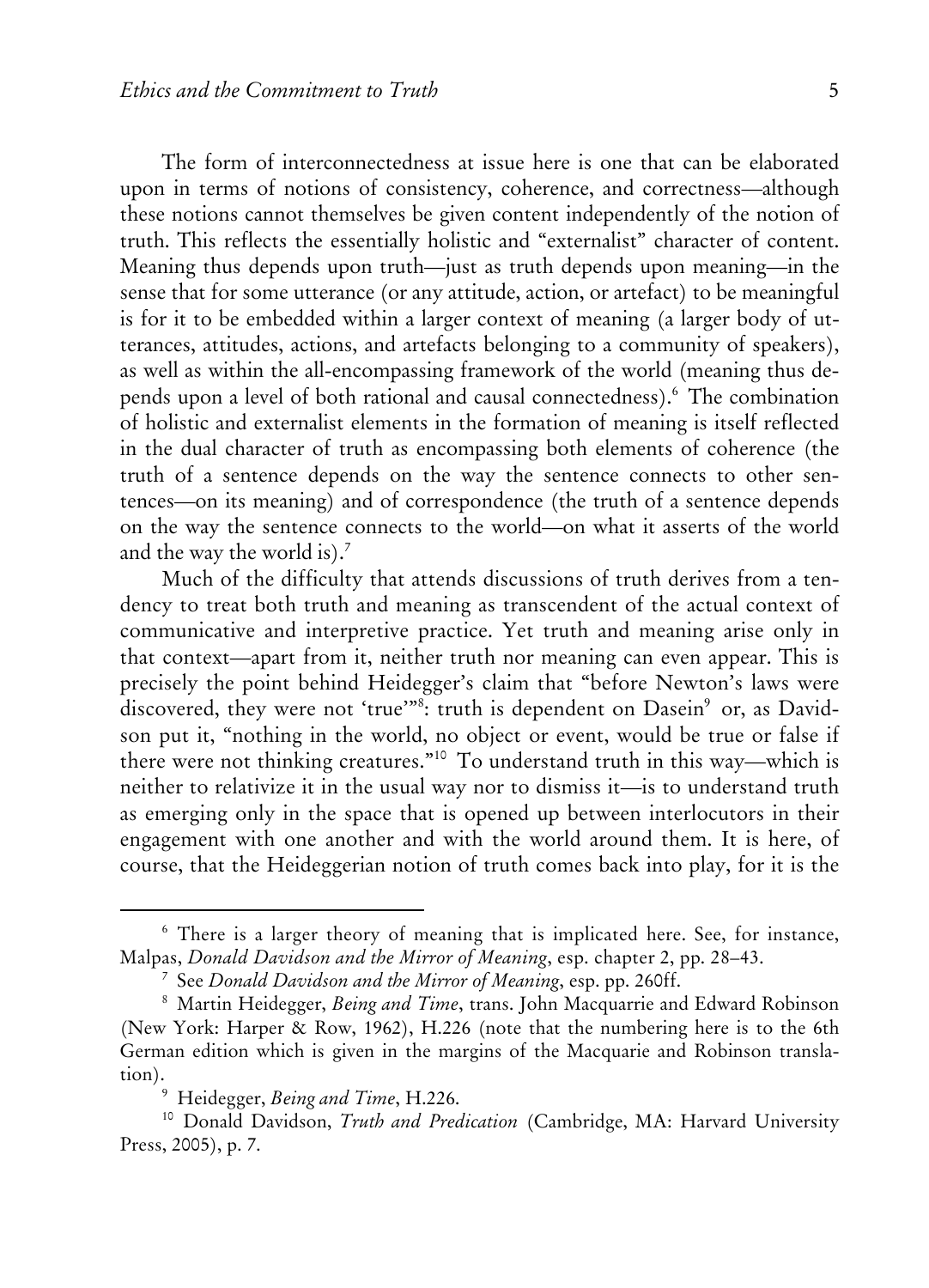opening up of this essentially plural space that Heidegger calls the happening of the truth of being, *aletheia*, and that is also the happening and gathering of the world, *Ereignis*. 11 The idea that this opening up of the place of truth is both plural and also unifying reflects the character of truth (and so meaning or content), in its more mundane sense as both holistic and externalist in character (that is, as encompassing both coherence and correspondence).

At this point it becomes quite clear that far from being incompatible with a commitment to truth, the idea of a pluralistic society actually depends upon such a commitment. Only within the sort of space that Heidegger describes, and to which Davidson's work, in a rather different way, also draws attention, can plurality appear as even a possibility. The point can be put quite simply in terms of the idea that conversation, and the engagement that comes with it, cannot occur in a situation in which there is no common space in which to engage—whether because of the absence of such a space or our unwillingness or inability to acknowledge or to participate in it.12 Thus, Paul Ricoeur, while emphasizing both the unity and differentiation that occurs within the concept of truth, also insists that "the spirit of truth is to respect the complexity of the various orders of truth, it is the recognition of plurality."13

In seeking to relativize truth, then, or in seeking to dispense with the concept, we effectively attempt to deny or to set ourselves apart from that open, and yet common, space in which real engagement and conversation is possible, and in which alone can the fact of plurality appear. It is thus, in hermeneutical terms, that agreement always precedes disagreement as the basis of understanding—although the agreement at issue here is precisely the agreement that consists in our being already given over to the world, and our involvement in it, and so also our being given over to a concern with, and commitment to, truth.<sup>14</sup> Our very being in the

<sup>11</sup> See my discussion of both of these notions in *Heidegger's Topology* (Cambridge, MA: MIT Press, 2006), pp. 186–189, 213–219.<br><sup>12</sup> It is this space that Arendt also refers to as "the space of appearance." See *The* 

*Human Condition* (Chicago: University of Chicago Press, 2nd ed., 1998), pp. 199ff. See also Jeff Malpas and Andrew Brennan, "The Space of Appearance and the Space of Truth," in Charles Barbour, Anna Yeatman, Magdalena Zolkos-Kavalski, and Phillip Hansen, eds., *Action and Appearance: Explorations in Hannah Arendt* (London: Contin-

uum, 2011). 13 Paul Ricoeur, "Truth and Falsehood," in *History and Truth*, trans. Charles A. Kelbley (Evanston: Northwestern University Press, 1965), p. 189.<br><sup>14</sup> This means that the agreement at issue here, while typically formulated and articu-

lated in terms of certain sentences that are agreed to be true, does not reside in our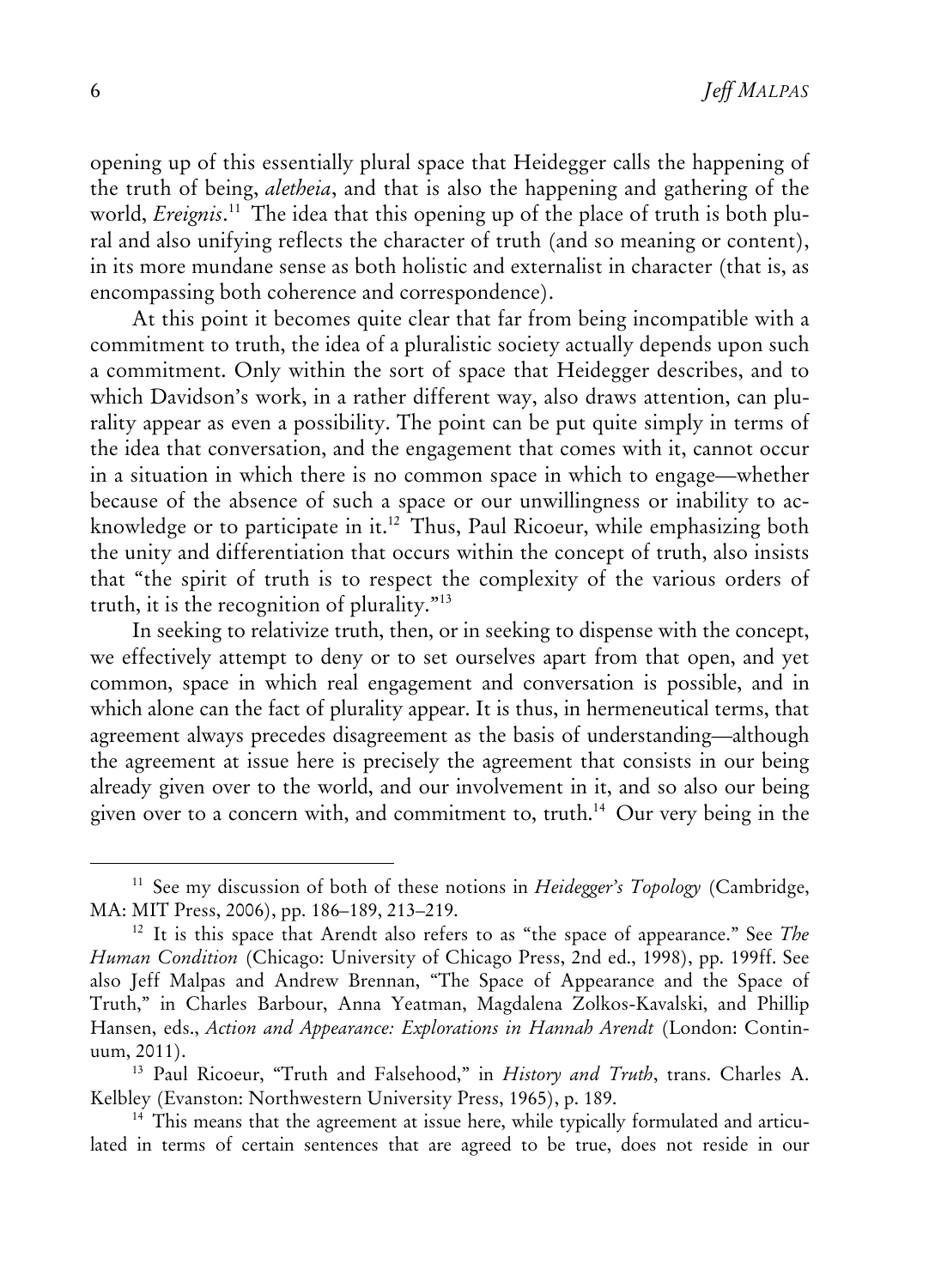$\overline{a}$ 

world is thereby a being in relation to truth at the same time as it is also a being in relation to others.

#### *III.*

Is it possible to speak on the assumption that nothing that one says involves a claim to truth, or in which the claim to truth is constantly effaced (whether by relativization or simple denial)? The liar paradox shows that the idea of universally false speech is impossible, since it undermines the grounds of its own saying.<sup>15</sup> To speak is indeed to make a claim to truth, or to presuppose such a claim, even though the truth that is claimed is always something finite, limited, and contingent—a truth tied to the circumstances of our own situatedness in the world no less than it is tied to the act of speaking as such. Moreover, in the interconnectedness of truth with speaking, truth is also exhibited as standing in an intimate relation to the ethical—and while this may already be thought to be indicated through the connection between truth and plurality, it is also something worthy of further examination.

A key element in the way truth connects to speaking, at the most basic level, is through the idea of speaking as itself involving a claim to truth—a claim that cannot, and does not, carry its own certainty with it. Truth is thus not something over which we have final authority or control, but is rather that in the sway of which we already stand. Truth refers us to the character of the world as going beyond us, as involving more than we ourselves are, more than we can know, more than we can determine. In making a claim to truth we already move out into the world in a way that also opens us to the world, freeing ourselves up in a way that enables our engagement with the world, in a way that makes us vulner-

agreement about any particular set of such truths. It is, in fact, an agreement that consists in our common engagement in and responsiveness to the world. On the nature and role of agreement as it appears here, see my ''What is Common to All: Davidson on Agreement and Understanding," in Jeff Malpas, ed., *Dialogues with Davidson: Acting, Interpreting, Understanding* (Cambridge, MA: MIT Press, 2011), pp. 259–280. 15 Interestingly, this is a point that applies not only to the universal liar, but also to the

universal skeptic. Universal skepticism—the idea that all or most of our beliefs could be false—is the epistemological counterpart to the liar paradox. Like the idea of the universal liar, skepticism is itself paradoxical, refusing even the knowledge of its own speaking, and thereby condemning itself either to an inarticulate silence or to a mode of utterance whose own intelligibility remains always uncertain.